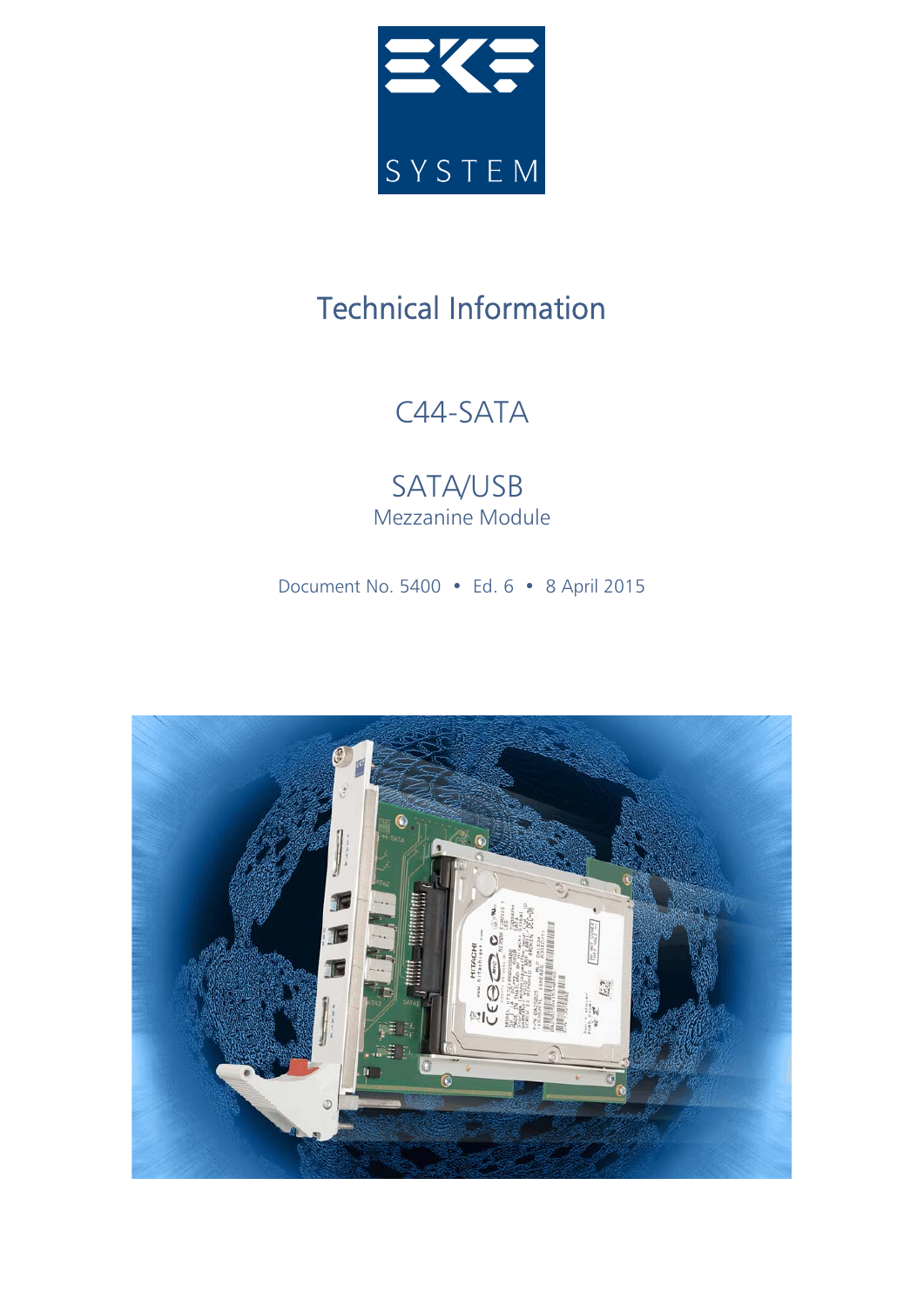# Contents

| <b>Trade Marks</b>                                                                                                    | $\overline{4}$<br>$\overline{4}$ |
|-----------------------------------------------------------------------------------------------------------------------|----------------------------------|
| Top View Component Assembly (and account account of the contract of the contract of the View Component Assembly<br>10 |                                  |
| 11<br>11<br>11<br>11<br>12<br>13<br>14                                                                                |                                  |
| 15<br>16<br>20<br>21<br>22                                                                                            | 15<br>15<br>17<br>19             |
|                                                                                                                       |                                  |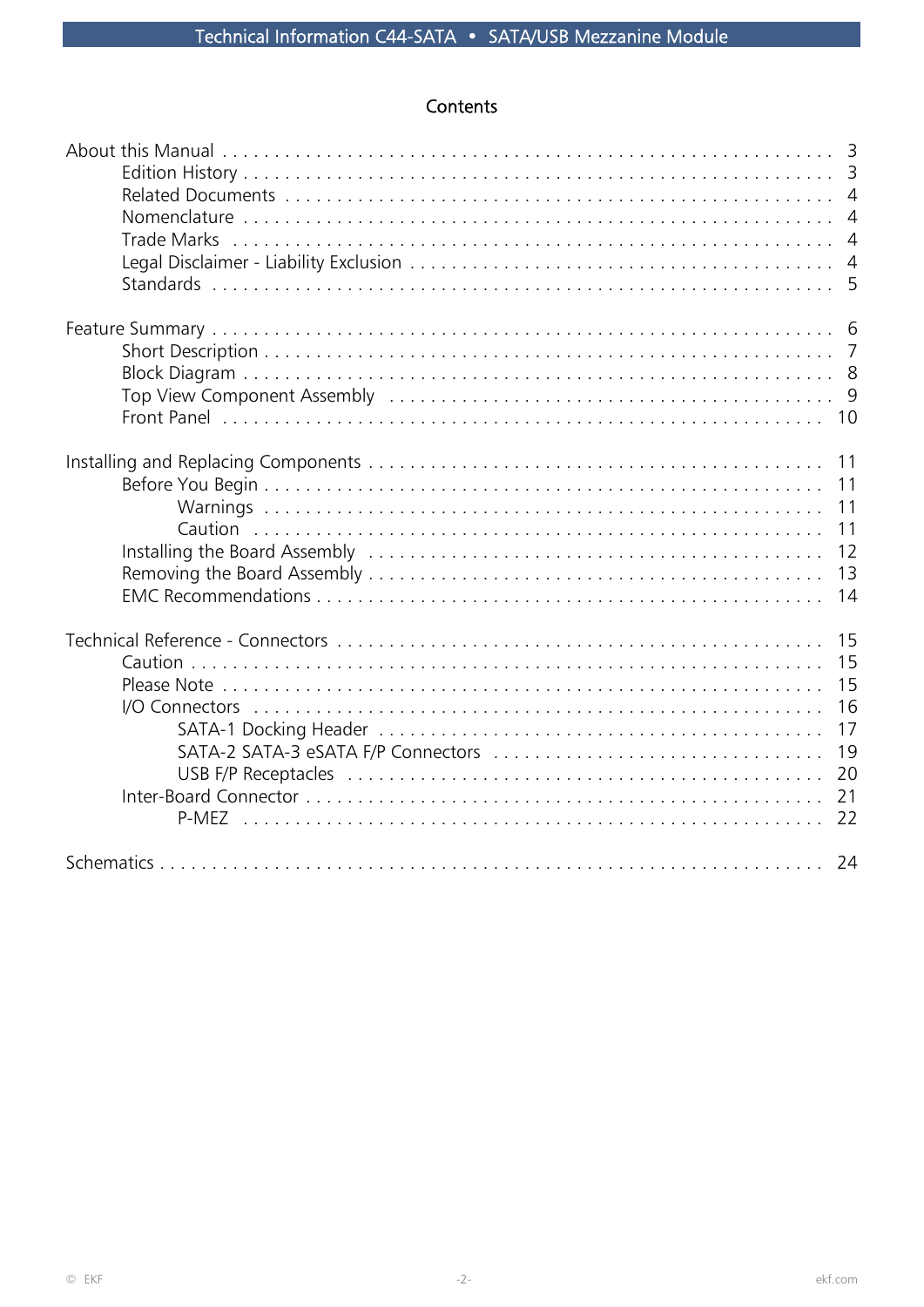## About this Manual

This manual is a short form description of the technical aspects of the C44-SATA, required for installation and system integration. It is intended for the advanced user only.

## Edition History

| <b>EKF Document</b>          | Ed.           | Contents/Changes                                               | Author        | <b>Date</b>      |
|------------------------------|---------------|----------------------------------------------------------------|---------------|------------------|
| Text $# 5400$<br>c44 tie.wpd | 1             | Technical Information C44-SATA<br>English, Preliminary Edition | jj            | 11 February 2009 |
|                              | $\mathcal{P}$ | General review                                                 | JJ            | 17 April 2009    |
|                              | 3             | Added photos 2.5-inch SSD                                      | jj            | 20 April 2009    |
|                              | 4             | Added photos C44-SATA                                          | JJ            | 8 March 2010     |
|                              | 5             | Added photo PC1-GROOVE with C44-SATA                           | $\mathbf{  }$ | 26 May 2010      |
|                              | 6             | photos C44-SATA on SC1-ALLEGRO &<br>Added<br>PC3-ALLEGRO       | jj            | 8 April 2015     |
|                              |               |                                                                |               |                  |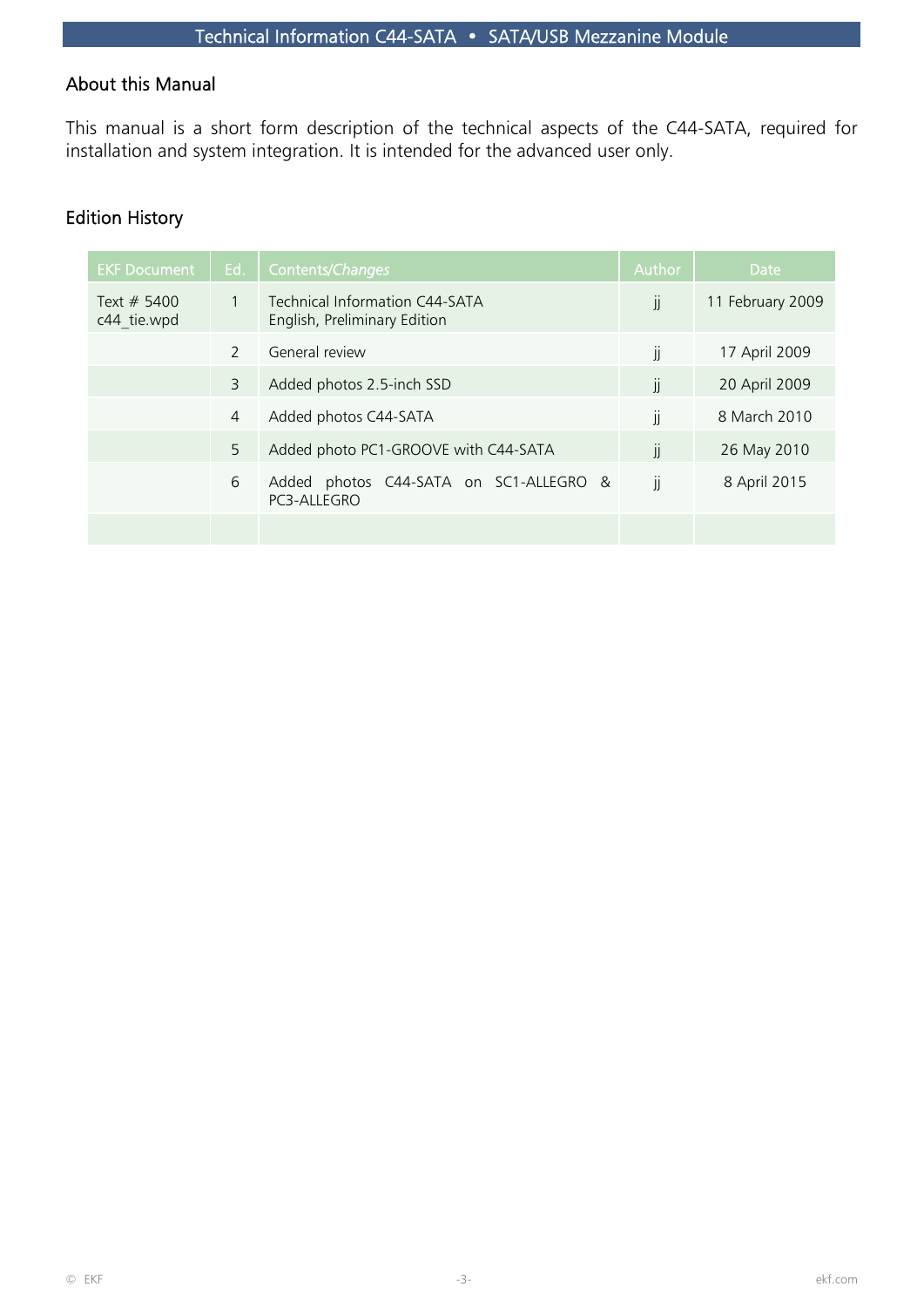#### Related Documents

| Related Documents CPU Cards |                            |  |  |
|-----------------------------|----------------------------|--|--|
| PC1-GROOVE                  | www.ekf.com/p/pc1/pc1.html |  |  |
| PC2-LIMBO                   | www.ekf.com/p/pc2/pc2.html |  |  |
| PC3-ALLEGRO                 | www.ekf.com/p/pc3/pc3.html |  |  |
| PC4-PRESTO                  | www.ekf.com/p/pc4/pc4.html |  |  |
| SC1-ALLEGRO                 | www.ekf.com/s/sc1/sc1.html |  |  |
| SC <sub>2</sub> -PRESTO     | www.ekf.com/s/sc2/sc2.html |  |  |

|                                                                                     | Related Documents Mezzanine Modules and Side Cards |                                                 |  |  |  |
|-------------------------------------------------------------------------------------|----------------------------------------------------|-------------------------------------------------|--|--|--|
| www.ekf.com/c/ccpu/c4x mezz ovw.pdf<br>C40  C45 Series<br>Mezzanine Storage Modules |                                                    |                                                 |  |  |  |
|                                                                                     | Mezzanine Modules Overview                         | www.ekf.com/c/ccpu/mezz_ovw.pdf                 |  |  |  |
|                                                                                     | The EKF Mezzanine Module Concept                   | www.ekf.com/c/ccpu/cpci mezzanine evolution.pdf |  |  |  |

## Nomenclature

Signal names used herein with an attached '#' designate active low lines.

## Trade Marks

Some terms used herein are property of their respective owners, e.g.

- ▶ Intel, Pentium, Celeron, Core 2 Duo, Core i7: ® Intel
- < CompactPCI, CompactPCI PlusIO, CompactPCI Serial : ® PICMG
- ▶ Windows XP, WEPOS, POSReady, Windows 7: ® Microsoft
- < EKF, ekf system: ® EKF

EKF does not claim this list to be complete.

#### Legal Disclaimer - Liability Exclusion

This document has been edited as carefully as possible. We apologize for any potential mistake. Information provided herein is designated exclusively to the proficient user (system integrator, engineer). EKF can accept no responsibility for any damage caused by the use of this manual.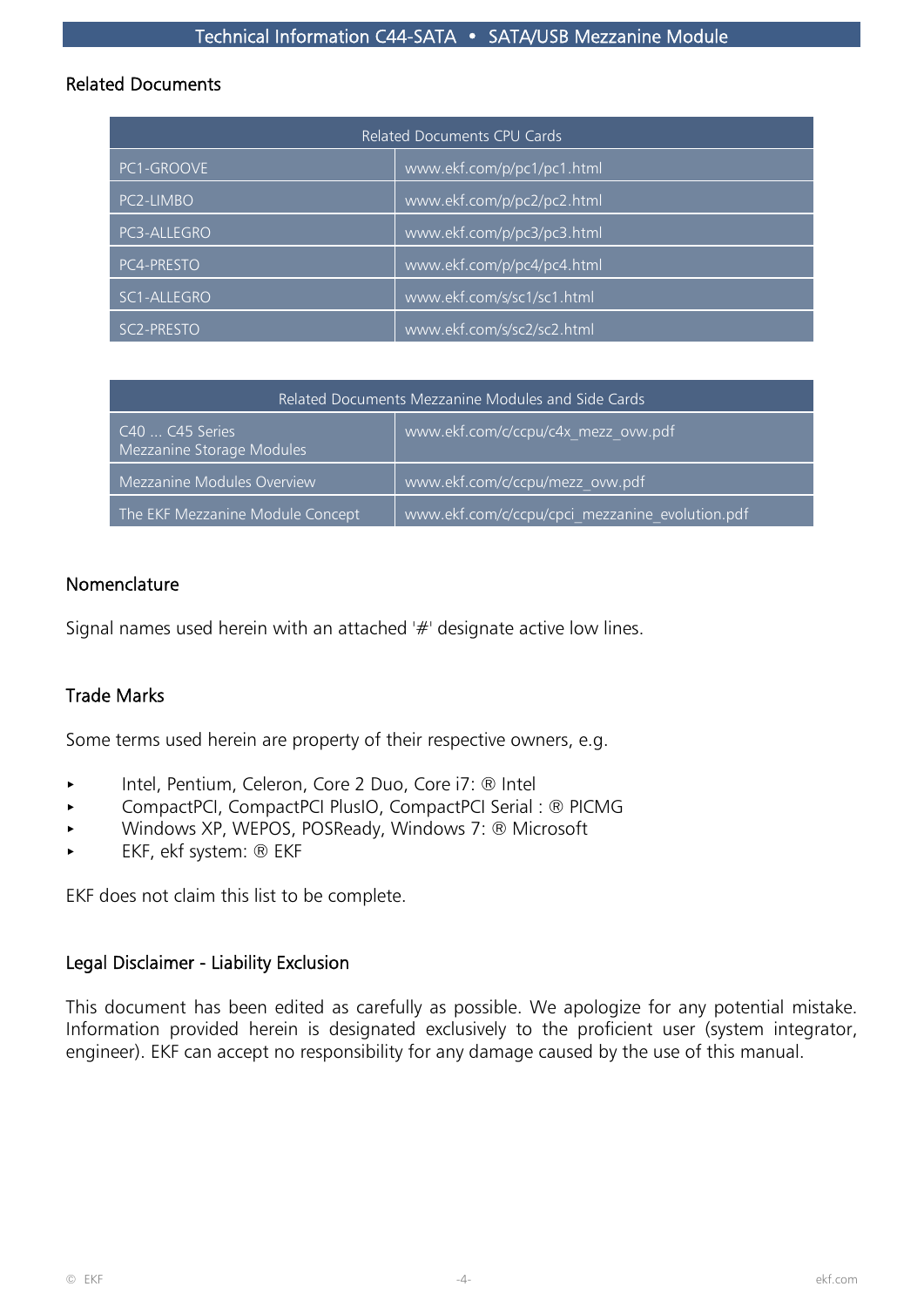# Standards

| Specifications/Standards |                                                                          |  |  |
|--------------------------|--------------------------------------------------------------------------|--|--|
| <b>SATA</b>              | Serial ATA 2.5/2.6 Specification (www.sata-io.org)                       |  |  |
| <b>USB</b>               | Universal Serial Bus Revision 2.0 specification (www.usb.org/developers) |  |  |



C44-SATA on the SC1-ALLEGRO CPU Card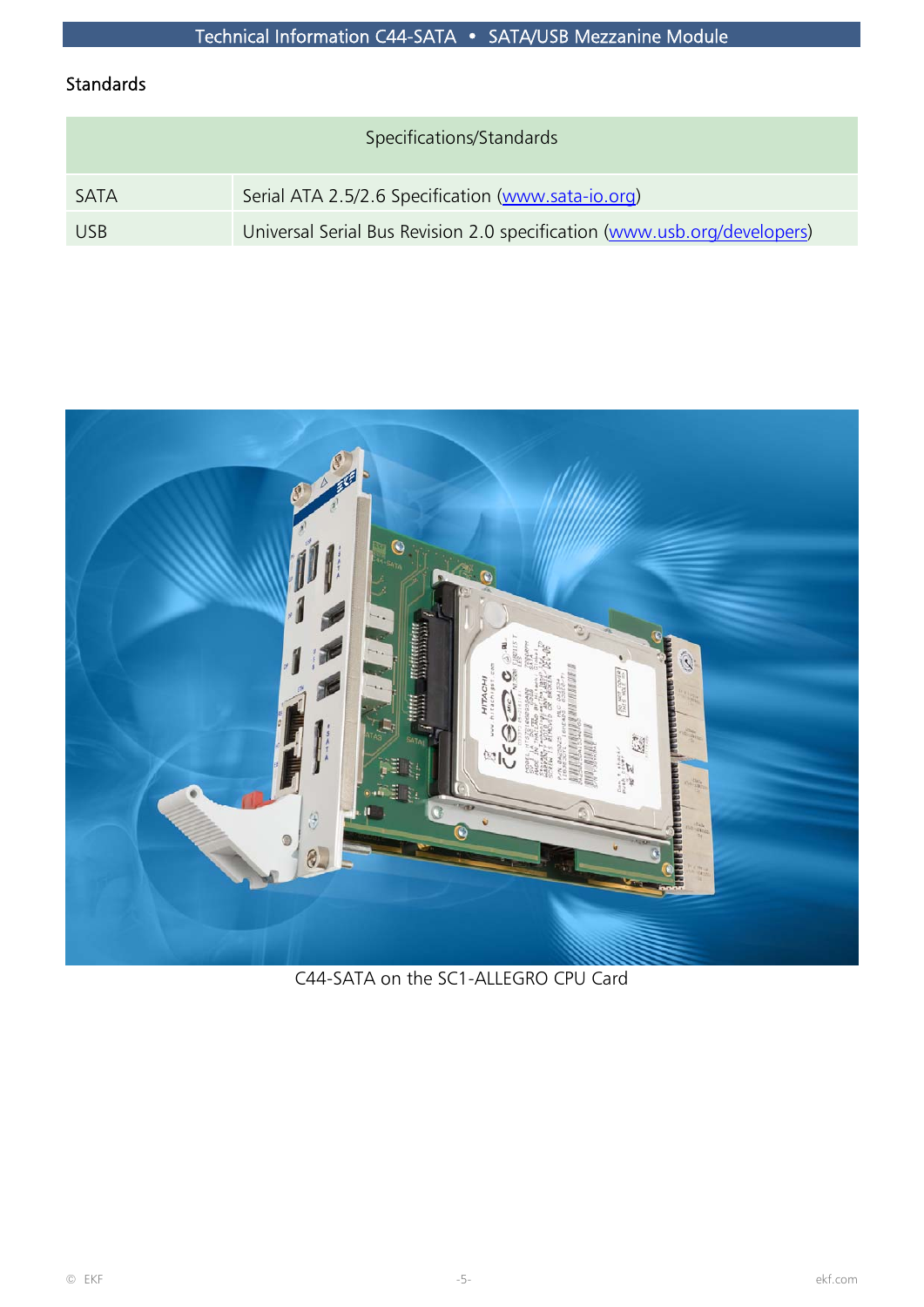## Feature Summary

|                                                                      | <b>Feature Summary</b>                                                                                                                                                                                                                                                                                                                                                                                                                                                                                    |  |  |  |  |
|----------------------------------------------------------------------|-----------------------------------------------------------------------------------------------------------------------------------------------------------------------------------------------------------------------------------------------------------------------------------------------------------------------------------------------------------------------------------------------------------------------------------------------------------------------------------------------------------|--|--|--|--|
| Form Factor                                                          | Proprietary size mezzanine module 146mm x 100mm<br>$\blacktriangleright$<br>4HP (20.32mm) mounting offset with respect to the CPU carrier board<br>Typically delivered as a ready to use assembly unit (including the CPU card)<br>Mounting position right (on top of CPU board)<br>8HP front panel width in total (C44-SATA version with front I/O connectors)                                                                                                                                           |  |  |  |  |
| Host I/F Connector<br>(Bottom Mount to<br>CPU Carrier)               | P-MEZ High Speed mezzanine connector suitable for several EKF CPU carrier boards<br>$\blacktriangleright$<br>Connects to the carrier card connector HSE (High Speed Expansion)<br>Nominal headroom 18.7mm (4HP) between carrier board and C44-SATA<br>up to 4 x SATA channels (3 in use on C44-SATA)<br>up to 4 x USB ports (3 in use on C44-SATA)<br>Power sourcing 1.5 A maximum continuous current via 3.3V rail (2 pins)<br>Power sourcing 1.5 A maximum continuous current via 5V rail (2 pins)<br>▶ |  |  |  |  |
| SATA Usage                                                           | P-SATA1: horizontal mount docking connector, suitable for on-board 2.5-inch SATA<br>▶<br>SSD/HDD<br>P-SATA2 and P-SATA3: front panel eSATA connectors<br>▶                                                                                                                                                                                                                                                                                                                                                |  |  |  |  |
| USB Usage                                                            | Up to 3 x USB type A receptacles, front panel I/O<br>Overcurrent protection (electronic power switches 0.5A)<br>▶                                                                                                                                                                                                                                                                                                                                                                                         |  |  |  |  |
| On-Board Storage                                                     | 2.5-Inch SATA on-board drive option<br>Solid State Drive (SSD) or Hard Disk Drive (HDD)<br>SSD Single Level Cell (SLC) recommended for optimum reliability<br>SSD Multi Level Cell (MLC) recommended economic solution<br>HDD recommended for maximum storage capacity<br>$\blacktriangleright$                                                                                                                                                                                                           |  |  |  |  |
| Thermal<br>Conditions<br>$\mathbf{1}$<br>Environmental<br>Conditions | Operating temperature: -40°C $+85$ °C (depends on SATA drive in use)<br>Storage temperature: -40°C  +85°C, max. gradient 5°C/min<br>Humidity 5%  95% RH non condensing<br>Altitude -300m  +3000m<br>$\blacktriangleright$<br>Shock 15g 0.33ms, 6g 6ms<br>$\blacktriangleright$<br>Vibration 1g 5-2000Hz<br>$\blacktriangleright$                                                                                                                                                                          |  |  |  |  |
| <b>EC Regulations</b>                                                | EN55022, EN55024, EN60950-1 (UL60950-1/IEC60950-1)<br>RoHS compliant (2011/65/EU)<br>$\blacktriangleright$                                                                                                                                                                                                                                                                                                                                                                                                |  |  |  |  |
| <b>MTBF</b>                                                          | tbd                                                                                                                                                                                                                                                                                                                                                                                                                                                                                                       |  |  |  |  |

 $1$  Observe degradation of temperature limits and other conditions when SSD or hard disk drive is in use - consult manufacturers data sheet

Not all of the connectors may be present or functional on your actual C44-SATA board; assembly is highly custom specific. Options may be exclusive, i.e. not necessarily concurrently present. Discuss your needs with EKF before ordering.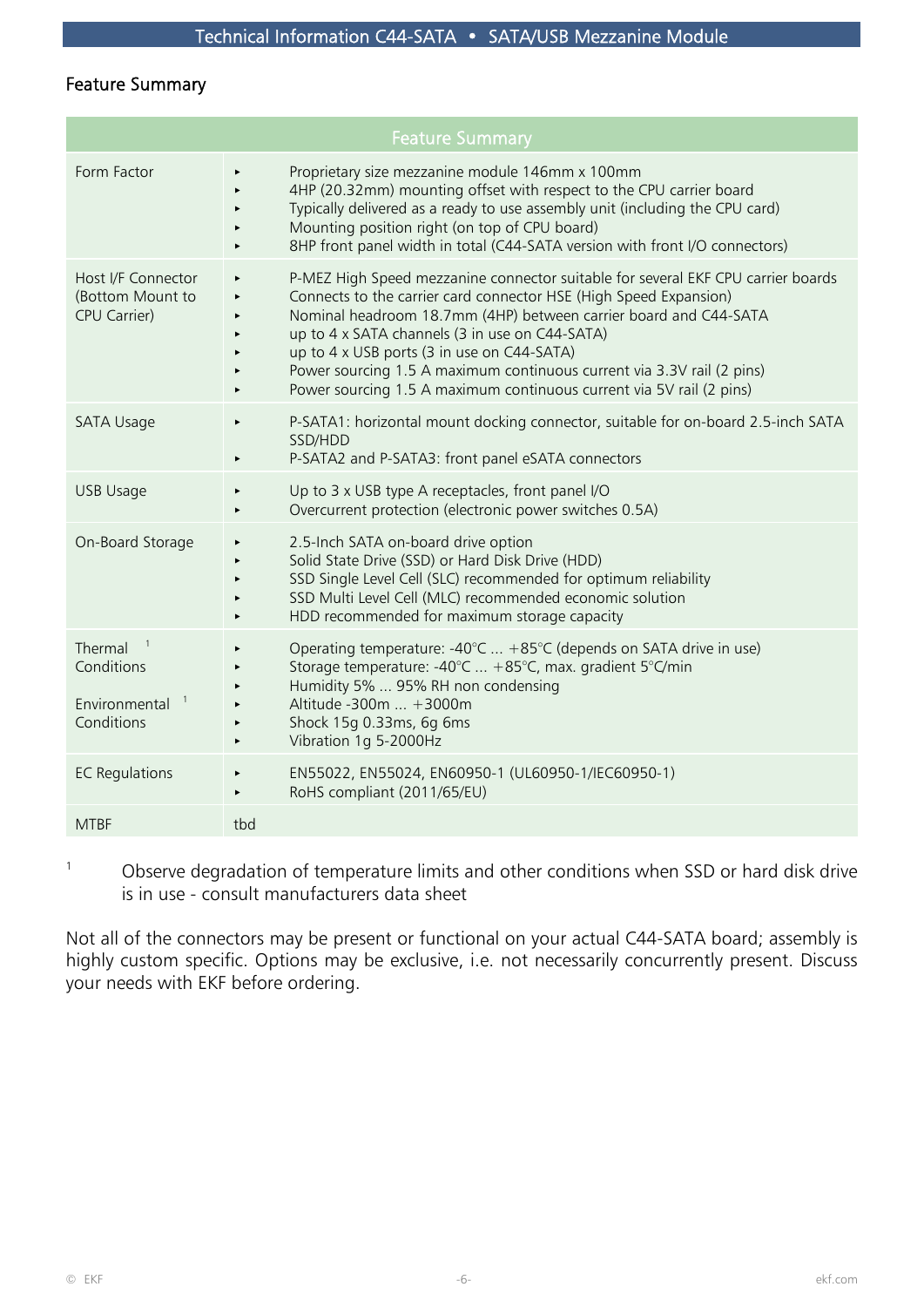## Short Description

Available as a mezzanine add-on expansion board to several EKF CPU carrier cards, the main purpose of the C44-SATA is to accommodate a 2.5-inch SATA drive, either SSD (Solid State Drive) or HDD (Hard Disk Drive). In addition, the C44-SATA provides SATA and USB connectors for front panel I/O. Since only a few active components are required on the C44-SATA PCB, it is a reasonable low cost system expansion module.

Two eSATA connectors are available via the C44-SATA front panel, for attachment of external drives by e-SATA cable harnesses. In addition, three USB 2.0 receptacles are situated in the front panel, for universal use. All connectors are individually protected from an overcurrent situation by electronic switches.

The C44-SATA accommodates a 2.5-inch SATA drive, attached to the SATA docking header. A solid state drive (SSD) is recommended for fast and rugged operation.

The C44-SATA mounts on top of the CPU carrier board, with a 4HP pitch off-stand, resulting in a 8HP front panel for the entire dual-board assembly. If no front panel I/O would be required (I/O connectors not populated), a 6HP common front panel would be also suitable (7mm mounting height of Intel X25-E or X-25M SATA SSD assumed). For low cost applications, the C44-SATA can be populated with either the internal SATA connector only (pure storage module function), or the front panel connectors only (pure I/O expansion module).



C44-SATA on the PC1-GROOVE CPU Card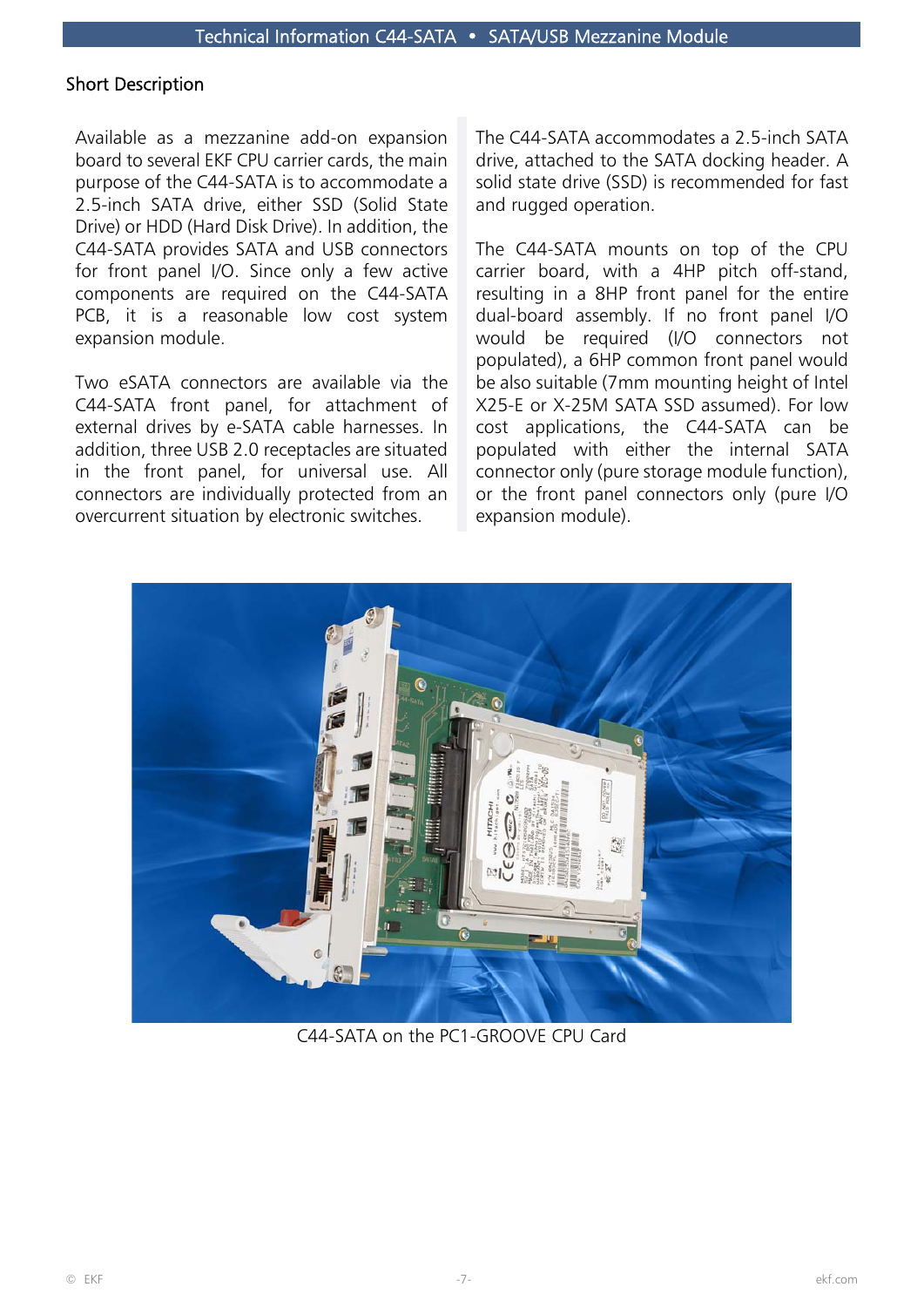# Block Diagram

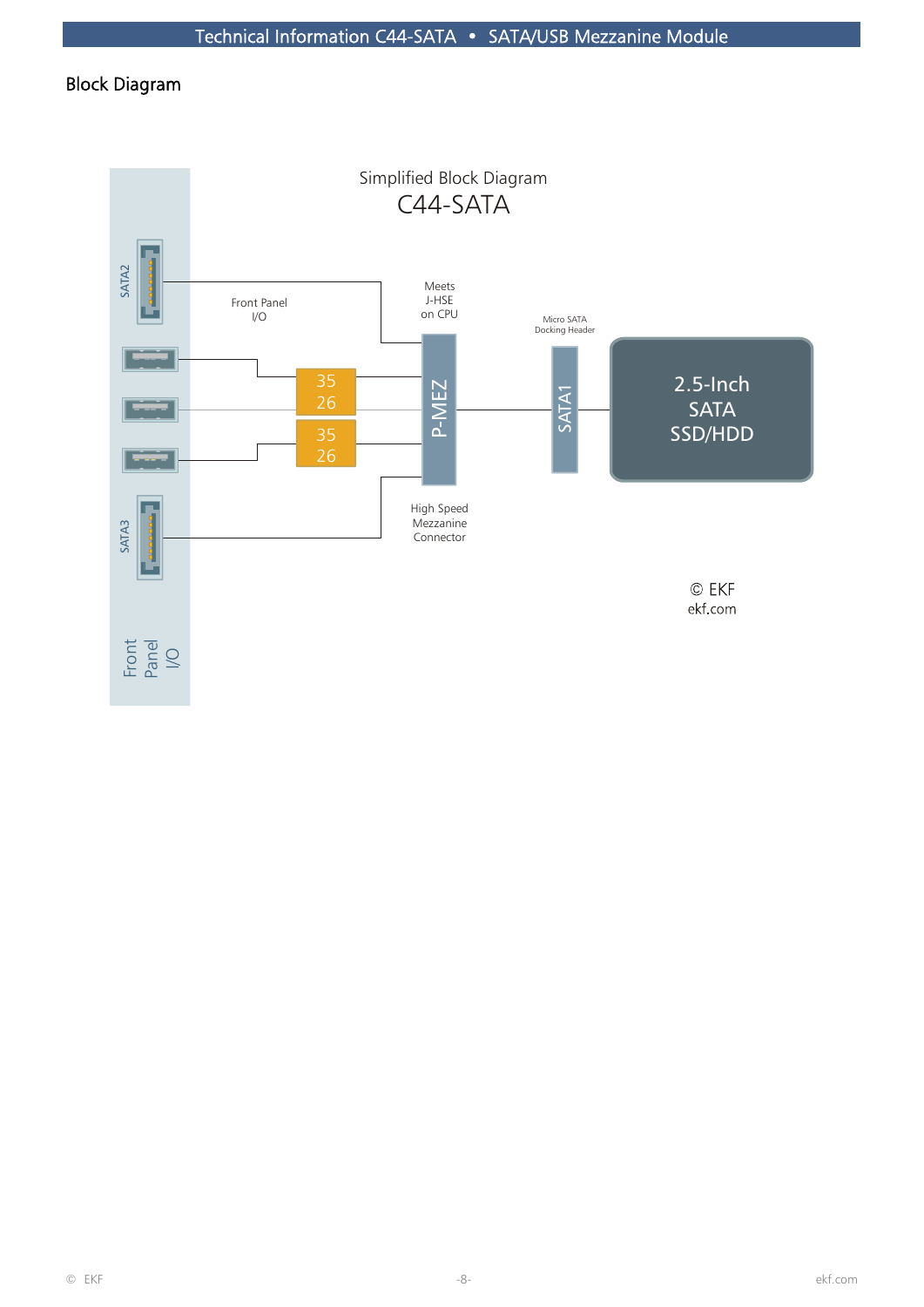## Top View Component Assembly

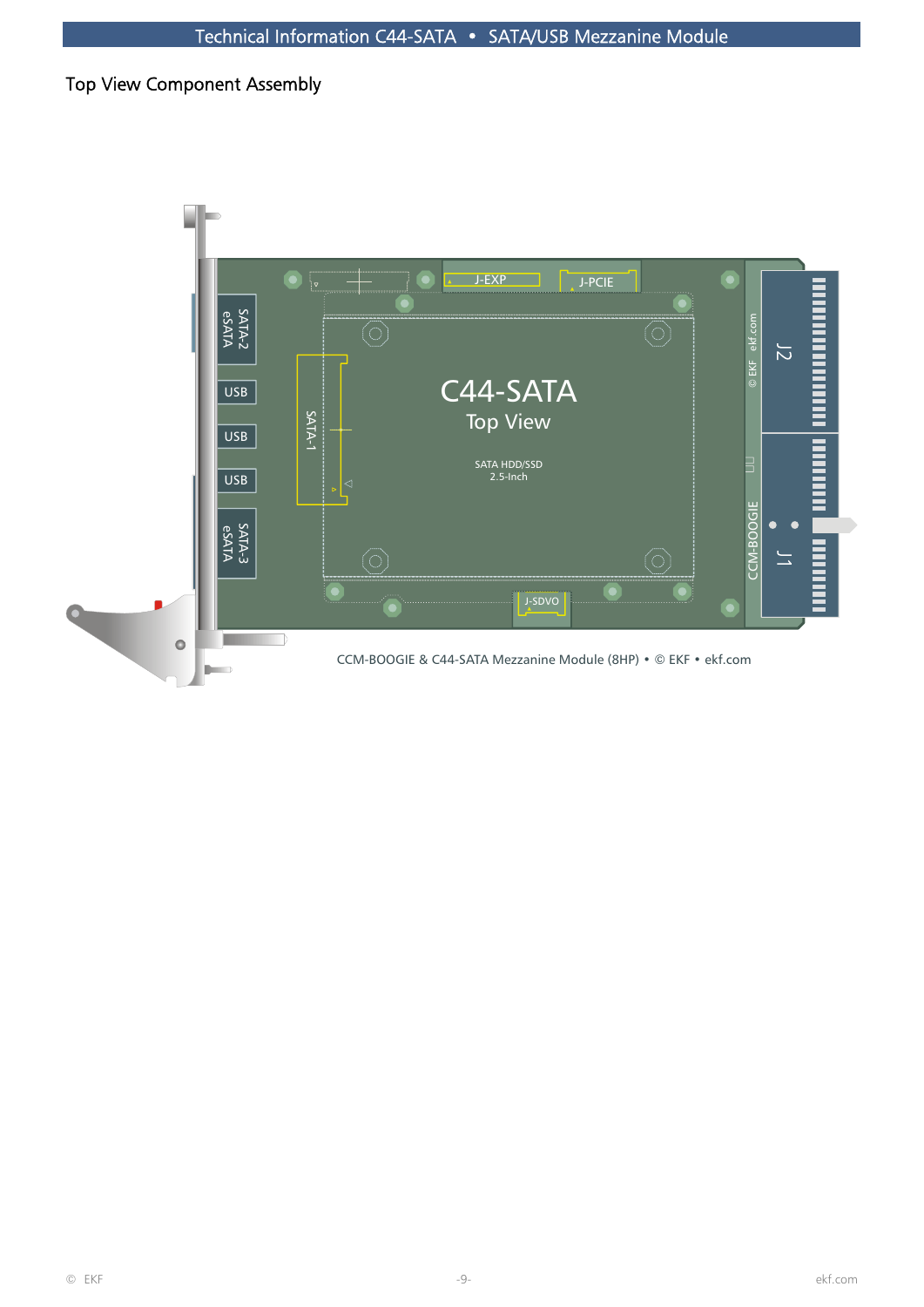# Front Panel



CCM-BOOGIE

C44-SATA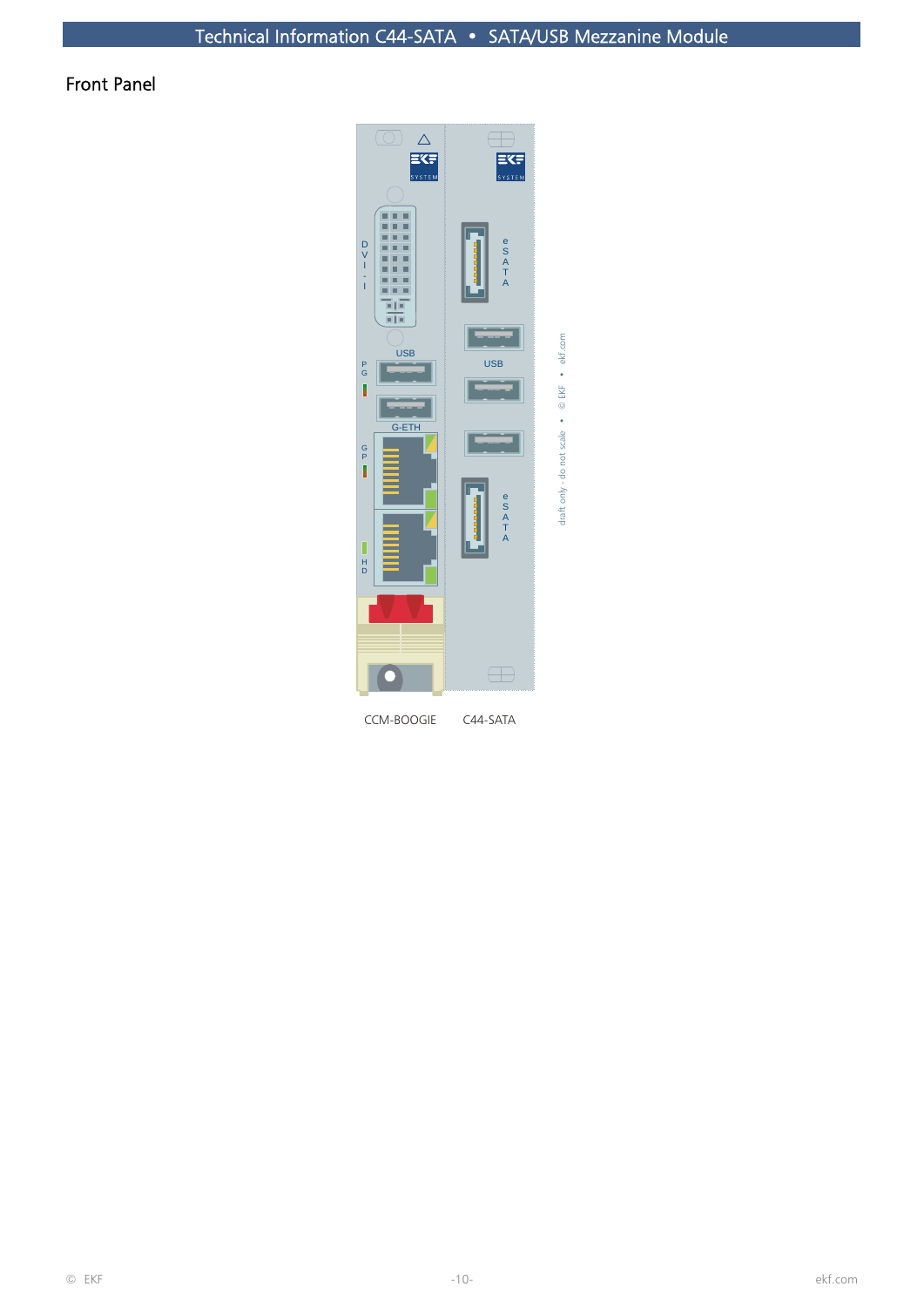## Installing and Replacing Components

## Before You Begin

## **Warnings**

The procedures in this chapter assume familiarity with the general terminology associated with industrial electronics and with safety practices and regulatory compliance required for using and

the power switch is in its off state.



modifying electronic equipment. Disconnect the system from its power source and from any telecommunication links, networks or  $\sum$  modems before performing any of the procedures described in this chapter. Failure  $\left| \int_{\mathbb{R}} \int_{\mathbb{R}} f(x) dx \right|$  to disconnect power, or telecommunication links before you open the system or perform  $\overline{\phantom{a}}$  any procedures can result in personal injury or equipment damage. Some parts of the system can continue to operate even though

## **Caution**

Electrostatic discharge (ESD) can damage components. Perform the procedures described in this

original ESD protected packaging. Retain the original packaging (antistatic bag and



chapter only at an ESD workstation. If such a station is not available, you can provide some ESD protection by wearing an **Alternative interest in the strap and attaching it to a** metal part of the system chassis or board  $\mathcal{L}_{\mathcal{P}}$  front panel. Store the board only in its

antistatic box) in case of returning the board to EKF for repair.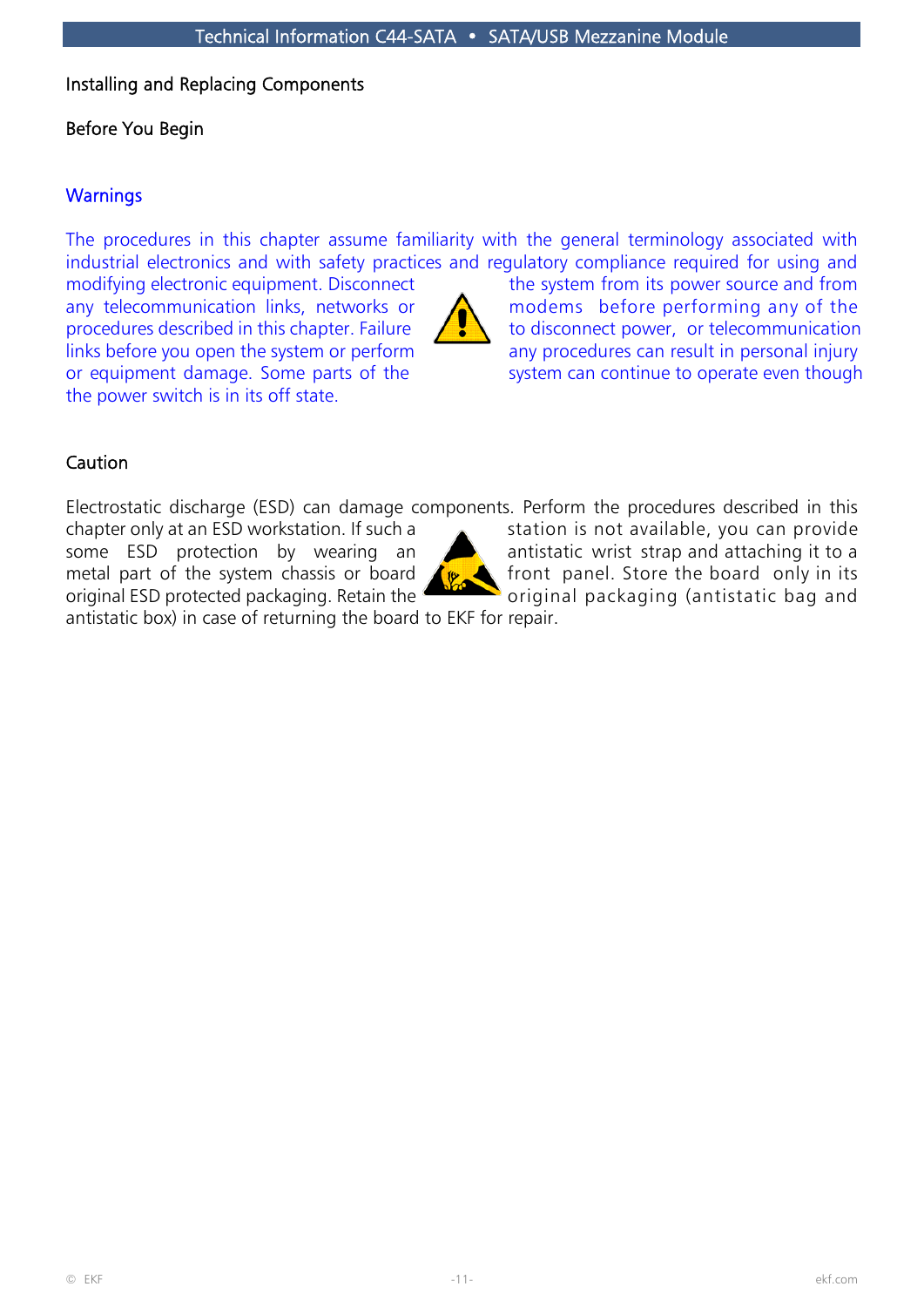## Installing the Board Assembly

## Warning

This procedure should be done only by qualified technical personnel. Disconnect the system from its power source before doing the procedures described here. Failure to disconnect power, or telecommunication links before you open the system or perform any procedures can result in personal injury or equipment damage.

Typically you will perform the following steps:

- Switch off the system, remove the AC power cord
- Attach your antistatic wrist strap to a metallic part of the system



- Remove the board packaging, be sure to touch the board only at the front panel
- Identify the related CompactPCI slot (peripheral slot for I/O boards, system slot for CPU boards, with the system slot typically most right or most left to the backplane)
- Insert card carefully (be sure not to damage components mounted on the bottom side of the board by scratching neighboured front panels)
- A card with onboard connectors requires attachment of associated cabling now
- Lock the ejector lever, fix screws at the front panel (top/bottom)
- Retain original packaging in case of return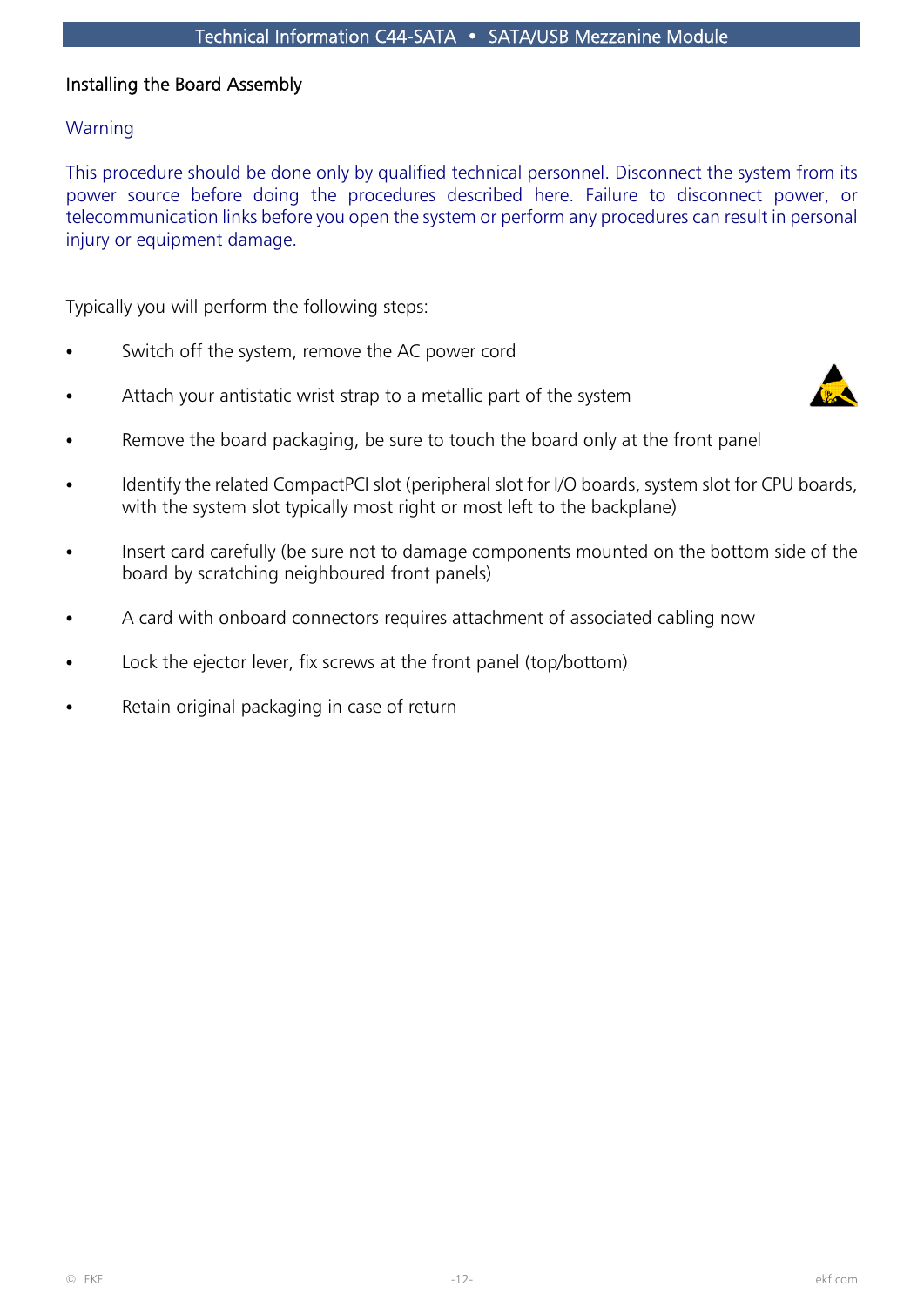## Removing the Board Assembly

## Warning

This procedure should be done only by qualified technical personnel. Disconnect the system from its power source before doing the procedures described here. Failure to disconnect power, or telecommunication links before you open the system or perform any procedures can result in personal injury or equipment damage.

Typically you will perform the following steps:

- Switch off the system, remove the AC power cord
- Attach your antistatic wrist strap to a metallic part of the system



- Identify the board, be sure to touch the board only at the front panel
- unfasten both front panel screws (top/bottom), unlock the ejector lever
- Remove any onboard cabling assembly
- Activate the ejector lever
- Remove the card carefully (be sure not to damage components mounted on the bottom side of the board by scratching neighboured front panels)
- Store board in the original packaging, do not touch any components, hold the board at the front panel only

#### Warning

Do not expose the card to fire. Battery cells and other components could explode and cause personal injury.

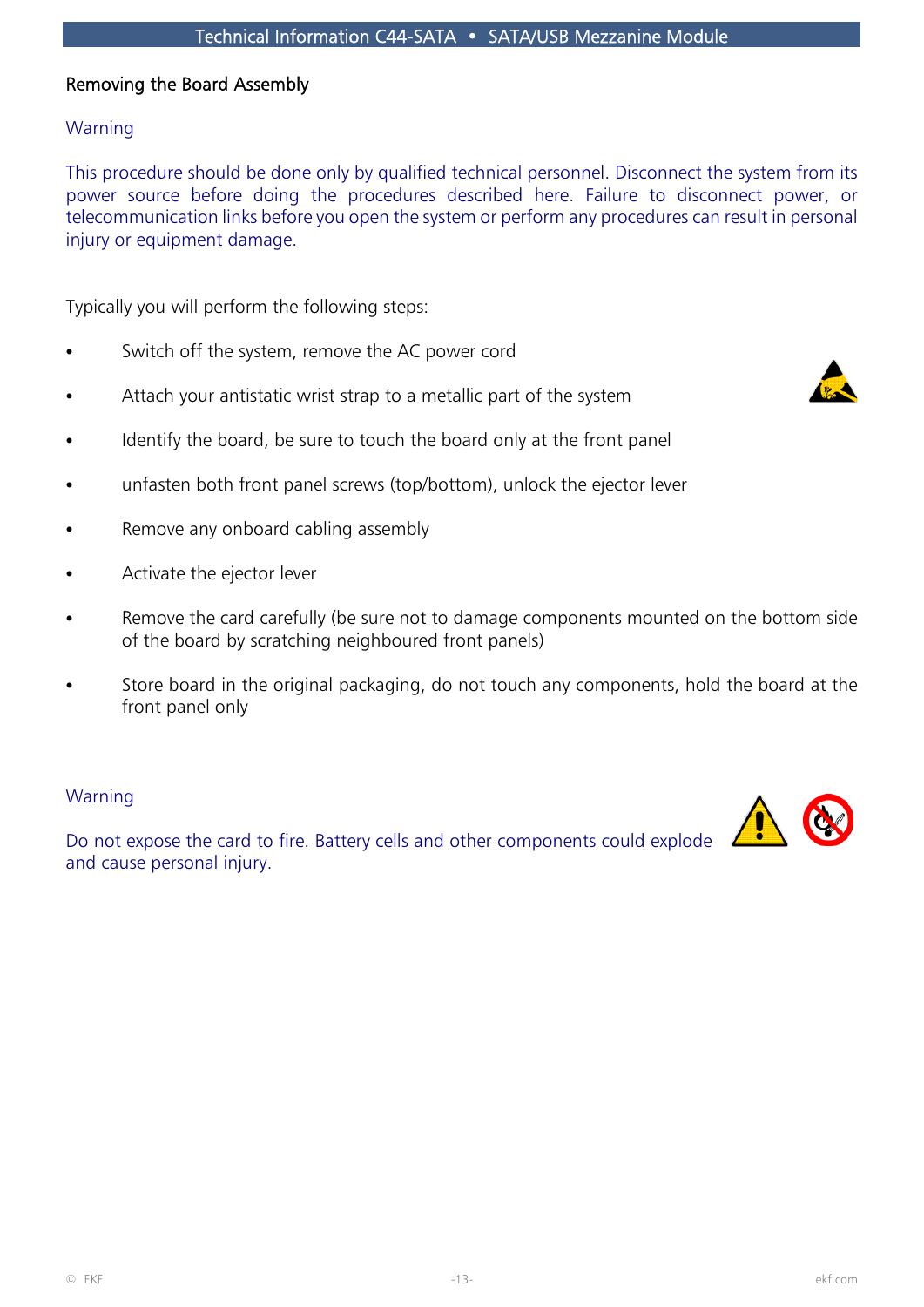## EMC Recommendations

In order to comply with the CE regulations for EMC, it is mandatory to observe the following rules:

- The chassis or rack including other boards in use must comply entirely with CE
- Close all board slots not in use with a blind front panel
- Front panels must be fastened by built-in screws
- Cover any unused front panel mounted connector with a shielding cap
- External communications cable assemblies must be shielded (shield connected only at one end of the cable)
- Use ferrite beads for cabling wherever appropriate
- Some connectors may require additional isolating parts

#### Reccomended Accessories

| <b>Blind CPCI Front</b><br>Panels | <b>EKF Elektronik</b>                | Widths currently available<br>$(1HP = 5.08mm):$<br>with handle 4HP/8HP<br>without handle<br>2HP/4HP/8HP/10HP/12HP    |
|-----------------------------------|--------------------------------------|----------------------------------------------------------------------------------------------------------------------|
| Ferrit Bead Filters               | ARP Datacom,<br>63115 Dietzenbach    | Ordering No.<br>102 820 (cable diameter 6.5mm)<br>102 821 (cable diameter 10.0mm)<br>102 822 (cable diameter 13.0mm) |
| Metal Shielding<br>Caps           | Conec-Polytronic,<br>59557 Lippstadt | Ordering No.<br>CDFA 09 165 X 13129 X (DB9)<br>CDSFA 15 165 X 12979 X (DB15)<br>CDSFA 25 165 X 12989 X (DB25)        |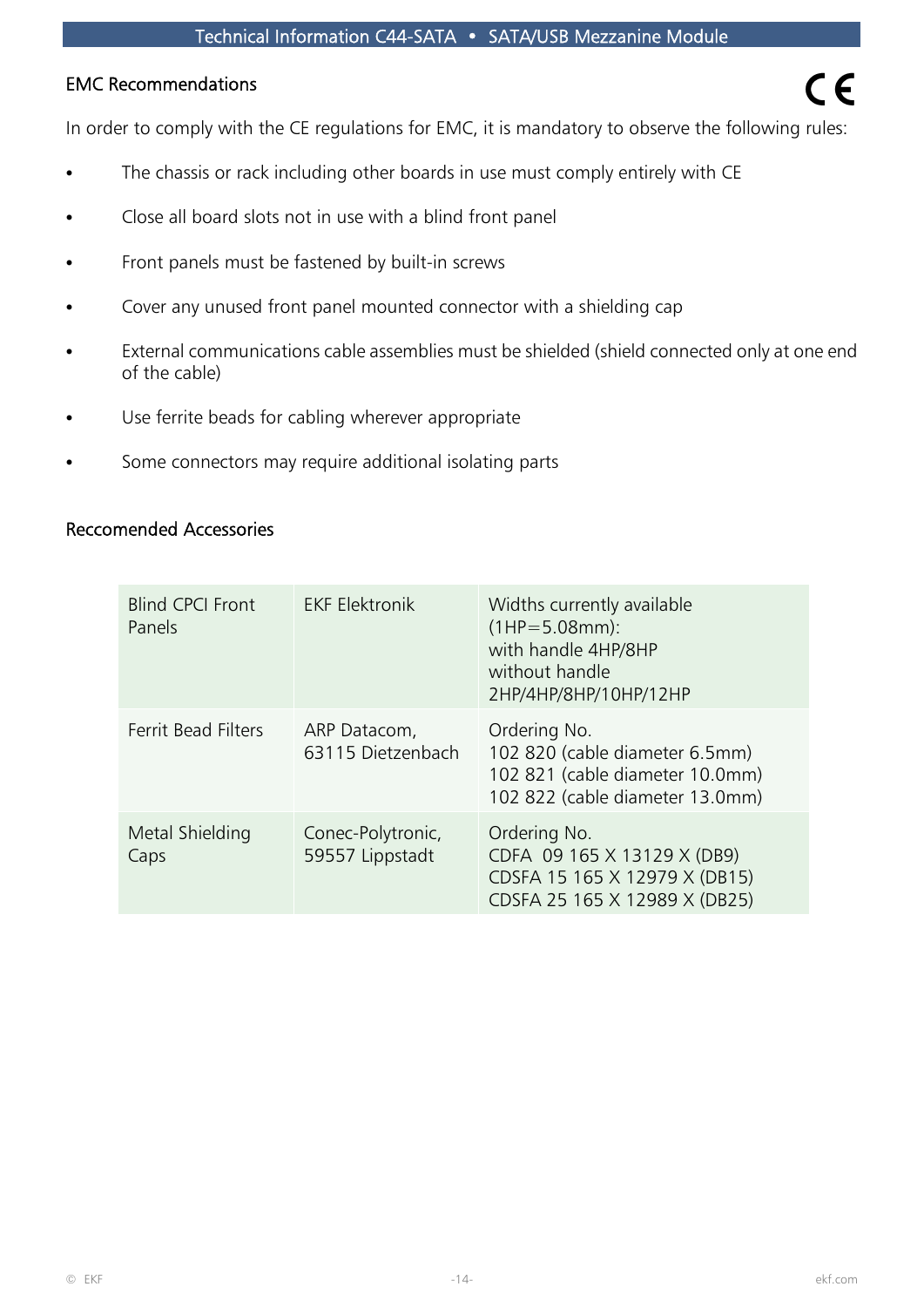## Technical Reference - Connectors

## **Caution**

Some of the connectors may provide operating voltage (e.g.  $+12V$ ,  $+5V$  and  $+3.3V$ ) to devices inside the system chassis, such as internal peripherals. Not all of these connectors are overcurrent protected. Do not use these connectors for powering devices external to the computer chassis. A fault in the load presented by the external devices could cause damage to the board, the interconnecting cable and the external devices themselves.

## Please Note

The C44-SATA mezzanine module may be equipped with several connectors for system internal and front panel (external) usage. Not all of these connectors may be present on a particular board. Be sure to specify your individual needs when ordering the C44-SATA board. Characteristic features and the pin assignments of each connector are described on the following pages.



C44-SATA Top View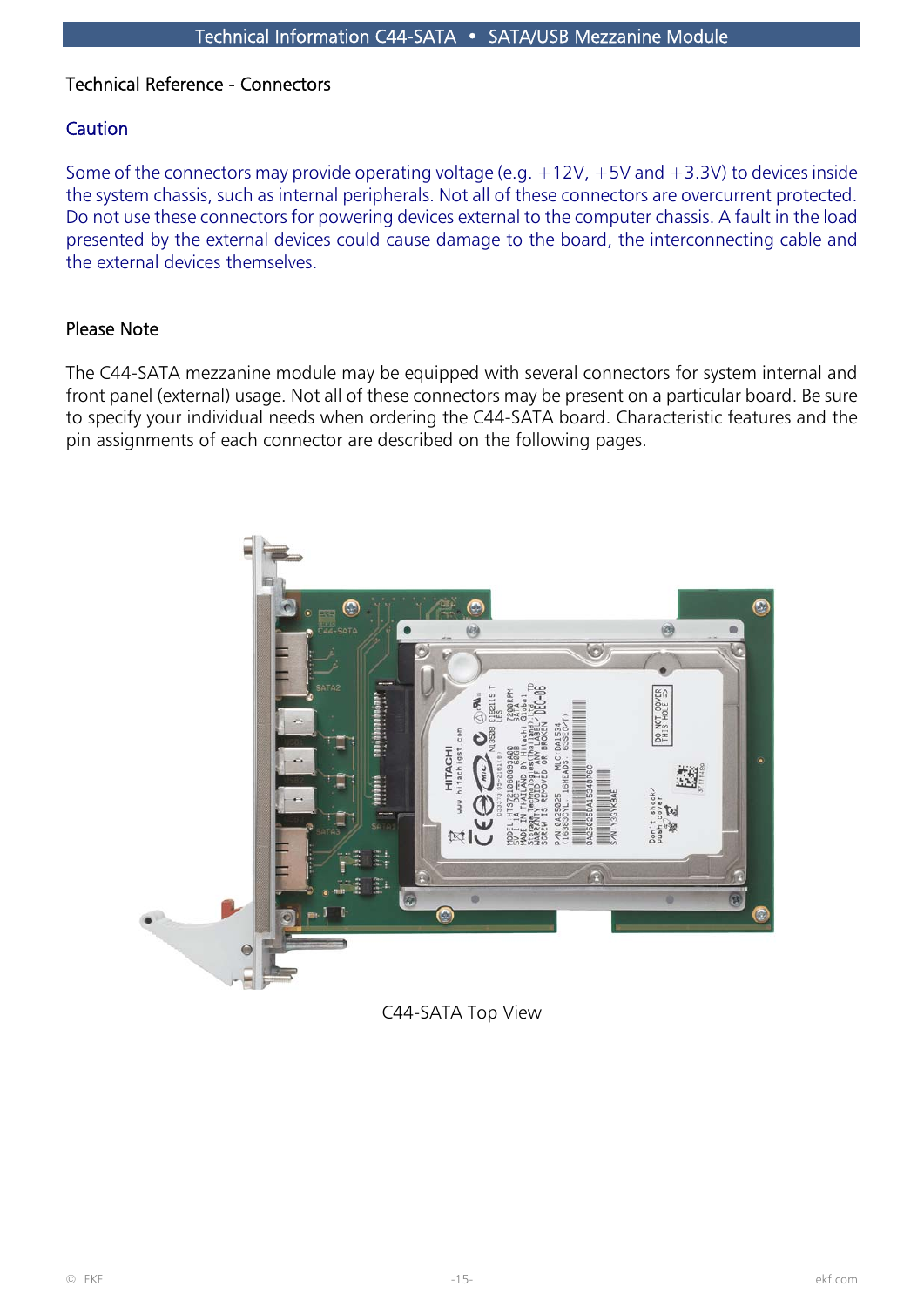## I/O Connectors

The C44-SATA is typically provided with several front panel I/O connectors, and an on-board SATA docking header.



| I/O Connectors |                                                                                        |  |  |  |
|----------------|----------------------------------------------------------------------------------------|--|--|--|
| SATA-1         | SATA docking connector suitable for 2.5-inch on-board SATA drive - ICH/PCH Southbridge |  |  |  |
| SATA-2/SATA3   | eSATA front panel jacks suitable for external eSATA devices - JMB362 RAID or non RAID  |  |  |  |
| <b>USB</b>     | 3 x Type A front panel USB connectors for external USB equipment - ICH/PCH Southbridge |  |  |  |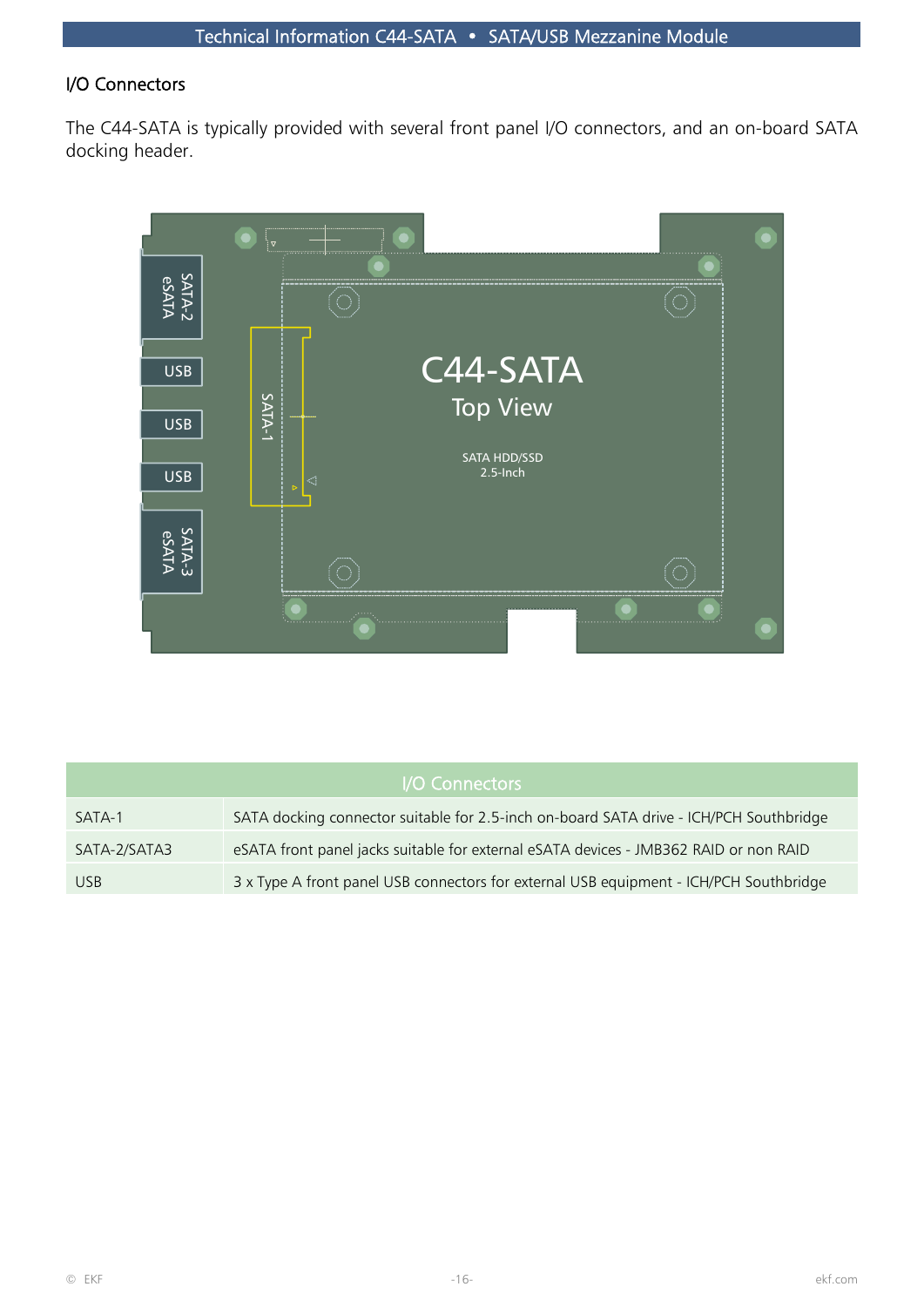## SATA-1 Docking Header

As an option, the C44-SATA can be equipped with an on-board 2.5-inch SATA drive, either hard disk (HDD), or silicon state (SSD). The 22-position SATA docking header SATA-1 allows for direct attachment of any drive, without cable assembly.

Signal designations RX/TX shown here with respect to the SATA host controller (ICH/PCH Southbridge on the CPU carrier board).

| SATA-1 • SATA Docking Connector 15+7 • 256.022.10.01                                                                                                                                                                                                                                                  |                |                |  |  |  |
|-------------------------------------------------------------------------------------------------------------------------------------------------------------------------------------------------------------------------------------------------------------------------------------------------------|----------------|----------------|--|--|--|
|                                                                                                                                                                                                                                                                                                       | S <sub>1</sub> | <b>GND</b>     |  |  |  |
|                                                                                                                                                                                                                                                                                                       | S2             | TX+ SATA01     |  |  |  |
|                                                                                                                                                                                                                                                                                                       | S <sub>3</sub> | TX-SATA01      |  |  |  |
|                                                                                                                                                                                                                                                                                                       | S <sub>4</sub> | GND            |  |  |  |
|                                                                                                                                                                                                                                                                                                       | S <sub>5</sub> | RX-SATA01      |  |  |  |
|                                                                                                                                                                                                                                                                                                       | S <sub>6</sub> | RX+ SATA01     |  |  |  |
|                                                                                                                                                                                                                                                                                                       | $S7\,$         | <b>GND</b>     |  |  |  |
| Part No. 256.022.10.01 . SATA Host Receptacle . © EKF . ekf.com                                                                                                                                                                                                                                       |                |                |  |  |  |
|                                                                                                                                                                                                                                                                                                       | P1             | $+3.3V$        |  |  |  |
|                                                                                                                                                                                                                                                                                                       | P2             | $+3.3V$        |  |  |  |
|                                                                                                                                                                                                                                                                                                       | P <sub>3</sub> | $+3.3V$        |  |  |  |
|                                                                                                                                                                                                                                                                                                       | P4             | $\mathsf{GND}$ |  |  |  |
|                                                                                                                                                                                                                                                                                                       | <b>P5</b>      | <b>GND</b>     |  |  |  |
|                                                                                                                                                                                                                                                                                                       | P <sub>6</sub> | <b>GND</b>     |  |  |  |
|                                                                                                                                                                                                                                                                                                       | P7             | $+5\mathrm{V}$ |  |  |  |
|                                                                                                                                                                                                                                                                                                       | P <sub>8</sub> | $+5V$          |  |  |  |
|                                                                                                                                                                                                                                                                                                       | P <sub>9</sub> | $+5V$          |  |  |  |
|                                                                                                                                                                                                                                                                                                       | P10            | <b>GND</b>     |  |  |  |
|                                                                                                                                                                                                                                                                                                       | P11            | <b>RSVD</b>    |  |  |  |
|                                                                                                                                                                                                                                                                                                       | P12            | GND            |  |  |  |
|                                                                                                                                                                                                                                                                                                       | P13            | $+12V$         |  |  |  |
|                                                                                                                                                                                                                                                                                                       | P14            | $+12V$         |  |  |  |
|                                                                                                                                                                                                                                                                                                       | P15            | $+12V$         |  |  |  |
| Despite the SATA connector is also provided with pins assigned to $+12V$ and $+3.3V$ , only $+5V$ is<br>required for typical 2.5-inch SATA drives. As a C44-SATA stuffing option, +5V can be derived either<br>from the carrier board $+5\sqrt{5}$ (switched power well) or $+5\sqrt{4}$ (always on). |                |                |  |  |  |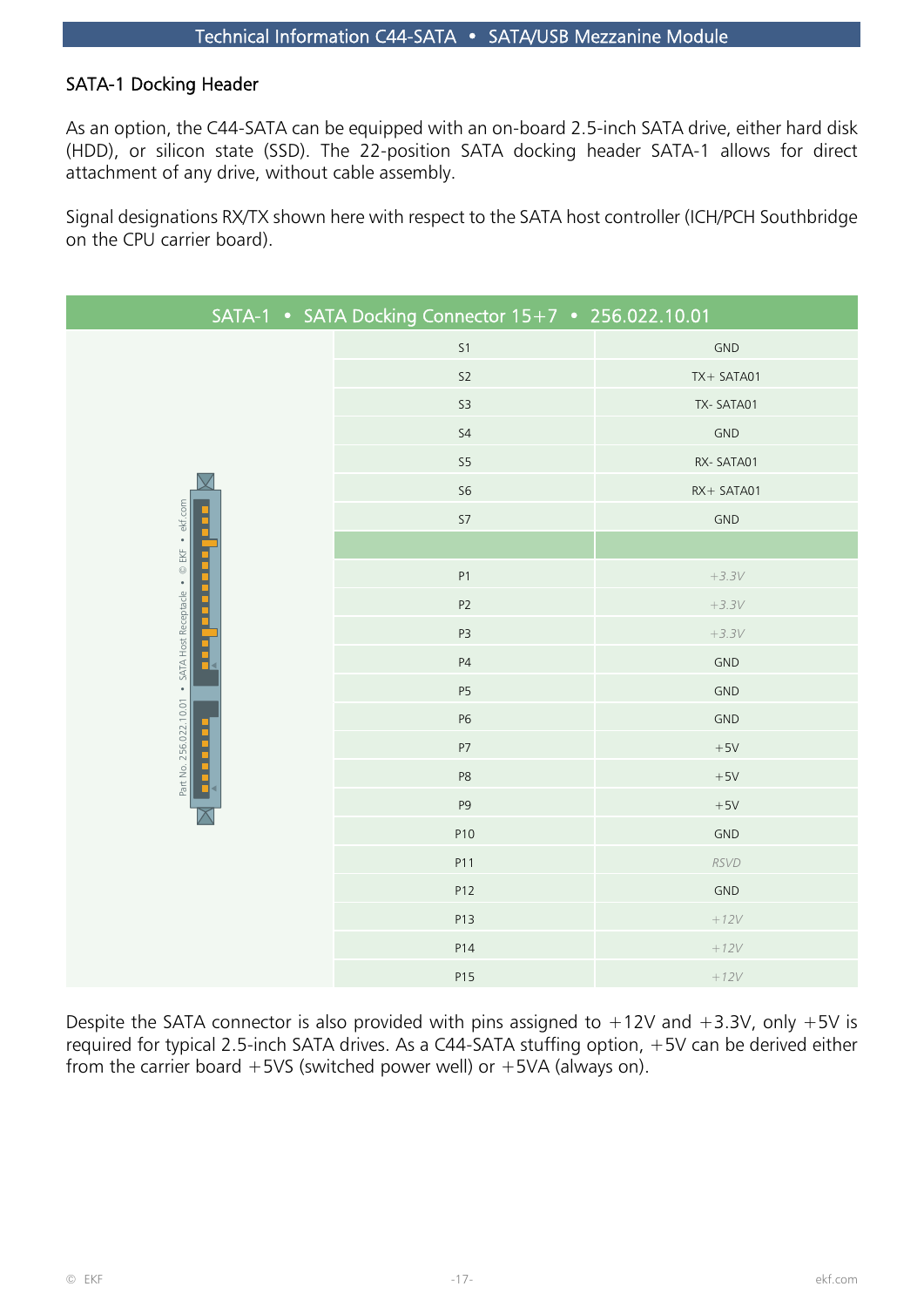

SATA Solid State Drive • 7mm Height Profile



Standard SATA Drive Connector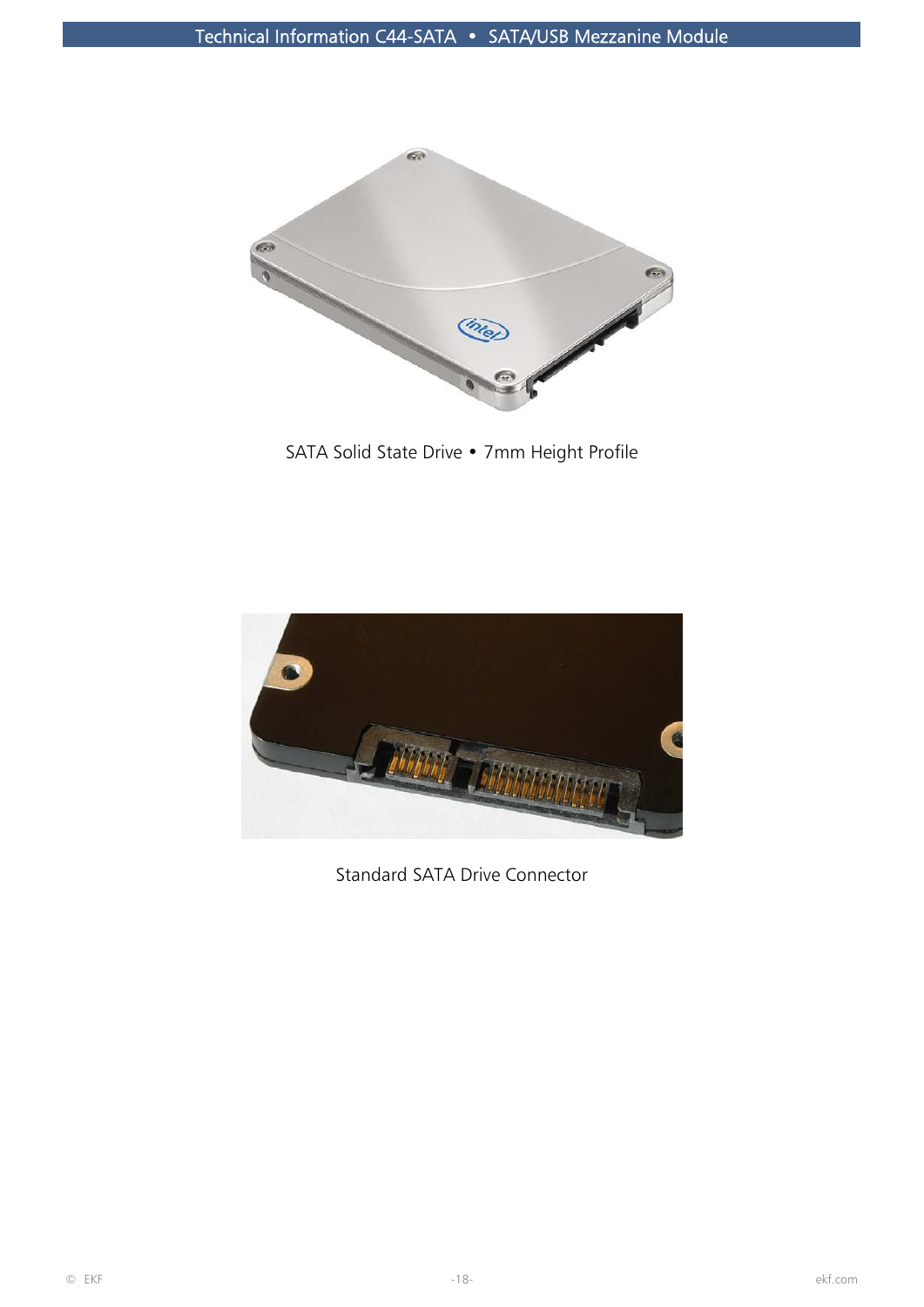## SATA-2 SATA-3 eSATA F/P Connectors

The C44-SATA can be optionally equipped with two front panel eSATA signal headers. TX/RX designation of signals are shown with respect to the SATA controller JMB362 on the CPU carrier board. Shielded external eSATA cable assemblies are recommended for reliable industrial usage.

|                                                                                                                                                                                                                                                                                                                                                                                                                                                                                                                                                                                                                                                                                                                                                                                           | 2 x F/P eSATA #256.007.10.10 Receptacles            |   |                |            |  |  |
|-------------------------------------------------------------------------------------------------------------------------------------------------------------------------------------------------------------------------------------------------------------------------------------------------------------------------------------------------------------------------------------------------------------------------------------------------------------------------------------------------------------------------------------------------------------------------------------------------------------------------------------------------------------------------------------------------------------------------------------------------------------------------------------------|-----------------------------------------------------|---|----------------|------------|--|--|
|                                                                                                                                                                                                                                                                                                                                                                                                                                                                                                                                                                                                                                                                                                                                                                                           | eSATA Receptacle<br>256.007.10.10 • © EKF • ekf.com | 1 | <b>GND</b>     |            |  |  |
|                                                                                                                                                                                                                                                                                                                                                                                                                                                                                                                                                                                                                                                                                                                                                                                           |                                                     |   | $\overline{2}$ | SATA $TX+$ |  |  |
|                                                                                                                                                                                                                                                                                                                                                                                                                                                                                                                                                                                                                                                                                                                                                                                           |                                                     |   | $\overline{3}$ | SATA TX-   |  |  |
|                                                                                                                                                                                                                                                                                                                                                                                                                                                                                                                                                                                                                                                                                                                                                                                           |                                                     |   | $\overline{4}$ | <b>GND</b> |  |  |
|                                                                                                                                                                                                                                                                                                                                                                                                                                                                                                                                                                                                                                                                                                                                                                                           |                                                     |   | 5              | SATA RX-   |  |  |
|                                                                                                                                                                                                                                                                                                                                                                                                                                                                                                                                                                                                                                                                                                                                                                                           |                                                     |   | 6              | SATA RX+   |  |  |
|                                                                                                                                                                                                                                                                                                                                                                                                                                                                                                                                                                                                                                                                                                                                                                                           |                                                     |   | $\overline{7}$ | <b>GND</b> |  |  |
| Remember that SATA is a high speed data link - the typical external cable length should not exceec<br>2m. Chose the minimum distance possible for locating the external SATA device, and use high quality<br>cable assemblies for reliable industrial operation, such as the Molex 68782 series (EKF part no<br>256.007.82.10 and 256.007.82.20). For experimental purposes, there are also adapter cable<br>assemblies available from eSATA to SATA (EKF part no. 256.007.81.10).<br>Compared to internal SATA cabling, the eSATA front panel connectors offer superior shielding and<br>provide EMI protection. eSATA connectors and cable harnesses used or supplied by EKF adhere to the<br>design specifications recommended by the Serial ATA International Organization (SATA-IO). |                                                     |   |                |            |  |  |
| With a CCM-BOOGIE CPU carrier board, JMicron JMB36 drivers must be installed before using the<br>front panel connectors, either RAID drivers or non-RAID drivers: <u>ftp://driver.jmicron.com.tw/jmb36x</u>                                                                                                                                                                                                                                                                                                                                                                                                                                                                                                                                                                               |                                                     |   |                |            |  |  |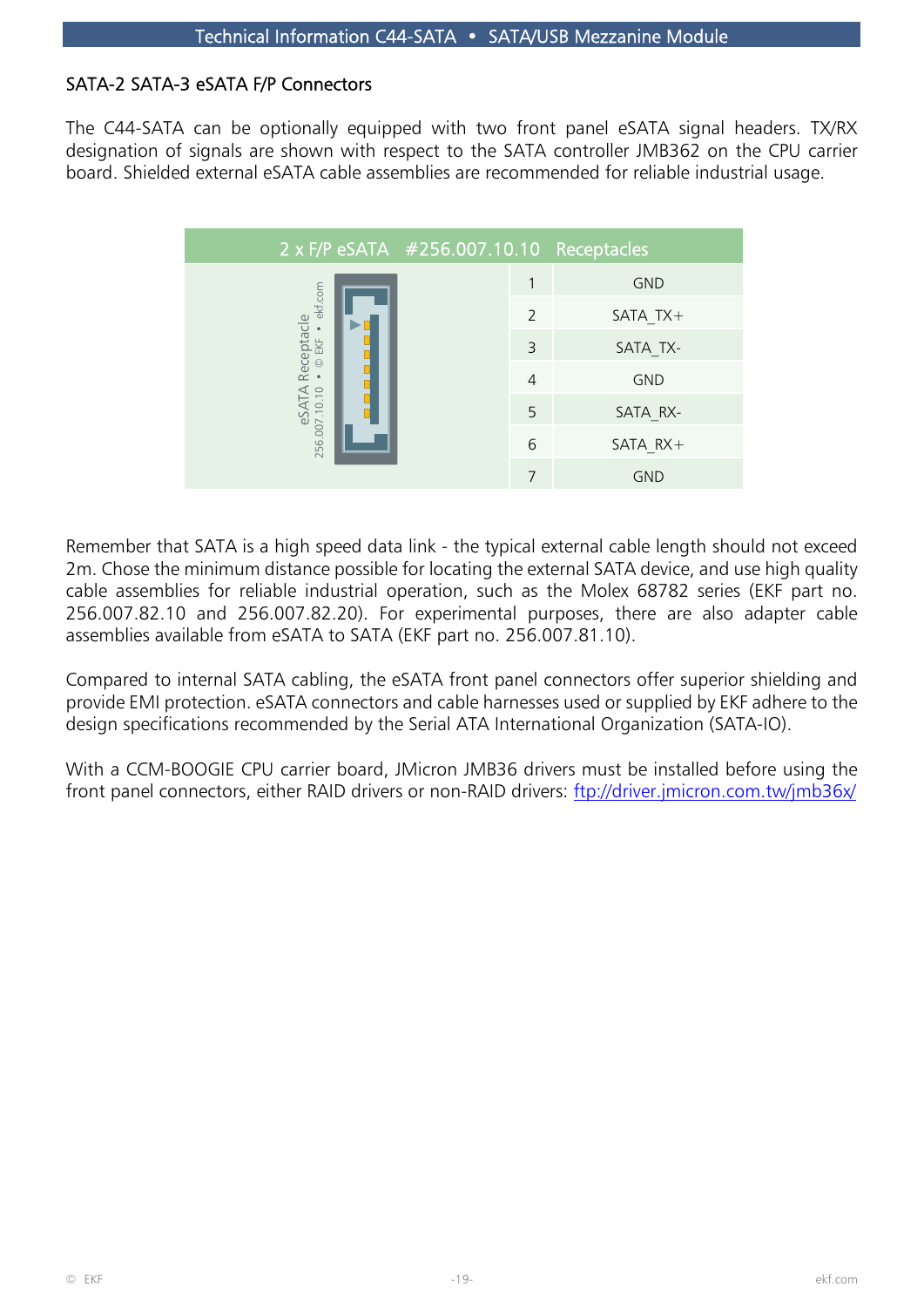## USB F/P Receptacles

The host CPU board is equipped with an ICHx (Input/Output Controller Hub), which incorporates a number of USB 1.1/2.0 compliant ports. Four of the USB interfaces are passed to the C44-SATA through the inter-board connector J-MEZ, ending up in the front panel USB connectors. Overcurrent protection is provided by electronic switches individually for each USB receptacle.

| 4 x USB Receptacle 270.20.04.1 |               |                   |  |  |  |
|--------------------------------|---------------|-------------------|--|--|--|
|                                |               | $+5V$ USB 0.5A 1) |  |  |  |
|                                | $\mathcal{P}$ | DATA-             |  |  |  |
| <b>USB Receptacle</b>          | 3             | $DATA+$           |  |  |  |
| © EKF · ekf.com<br>270.20.04.1 | 4             | <b>GND</b>        |  |  |  |

1) Electronic Power Switch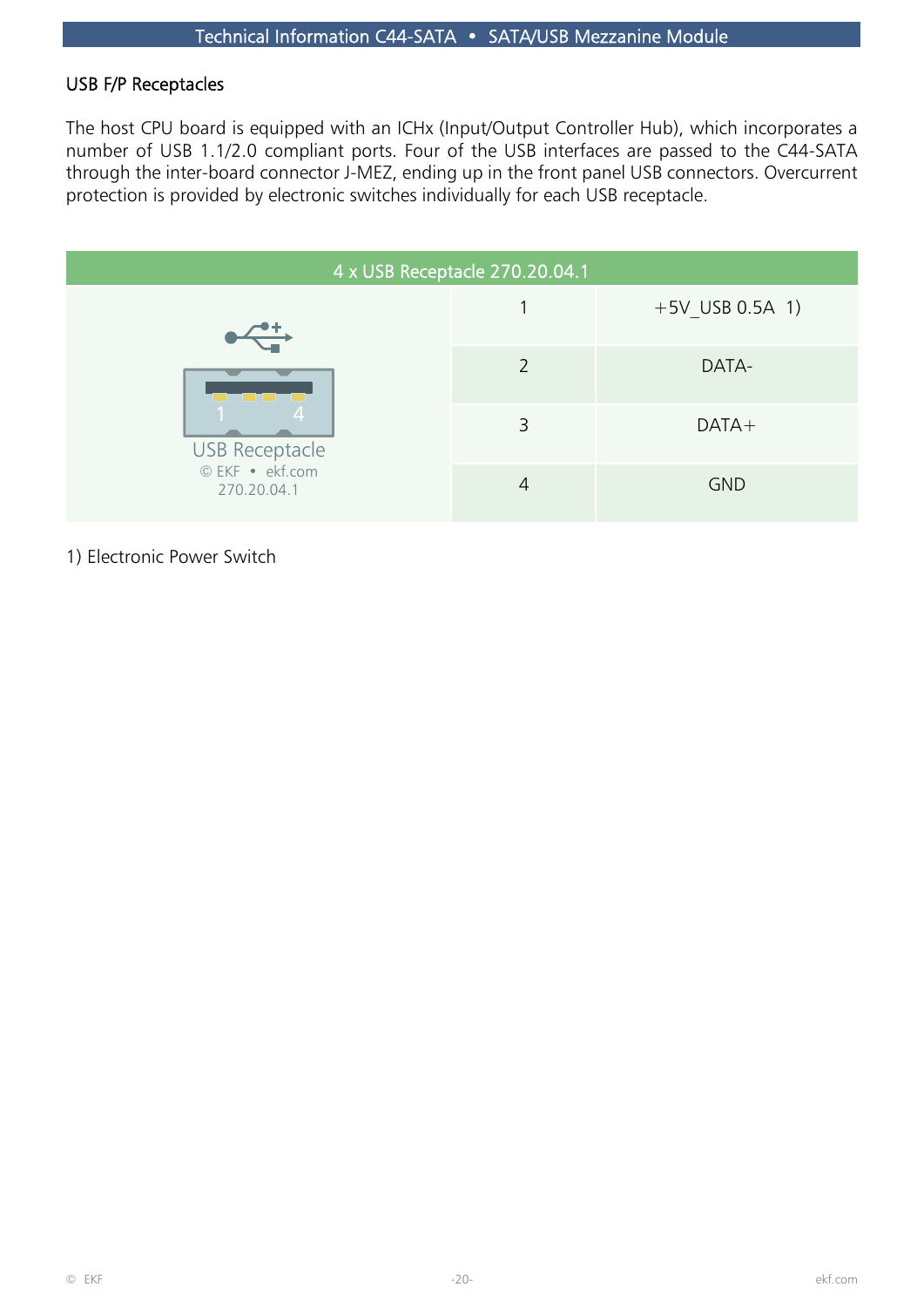#### Inter-Board Connector

The C44-SATA is equipped with a high speed mezzanine connector P-MEZ, mating with EKF CPU carrier boards. The inter-board connector is situated at the bottom of the C44-SATA and establishes the data path and power link to the carrier board connector HSE. Since the C44-SATA comes typically mounted as a unit together with the CPU carrier board, there is normally no need for the user to get access to the inter-board connector. It is described here as a reference only and for better understanding of the C44-SATA

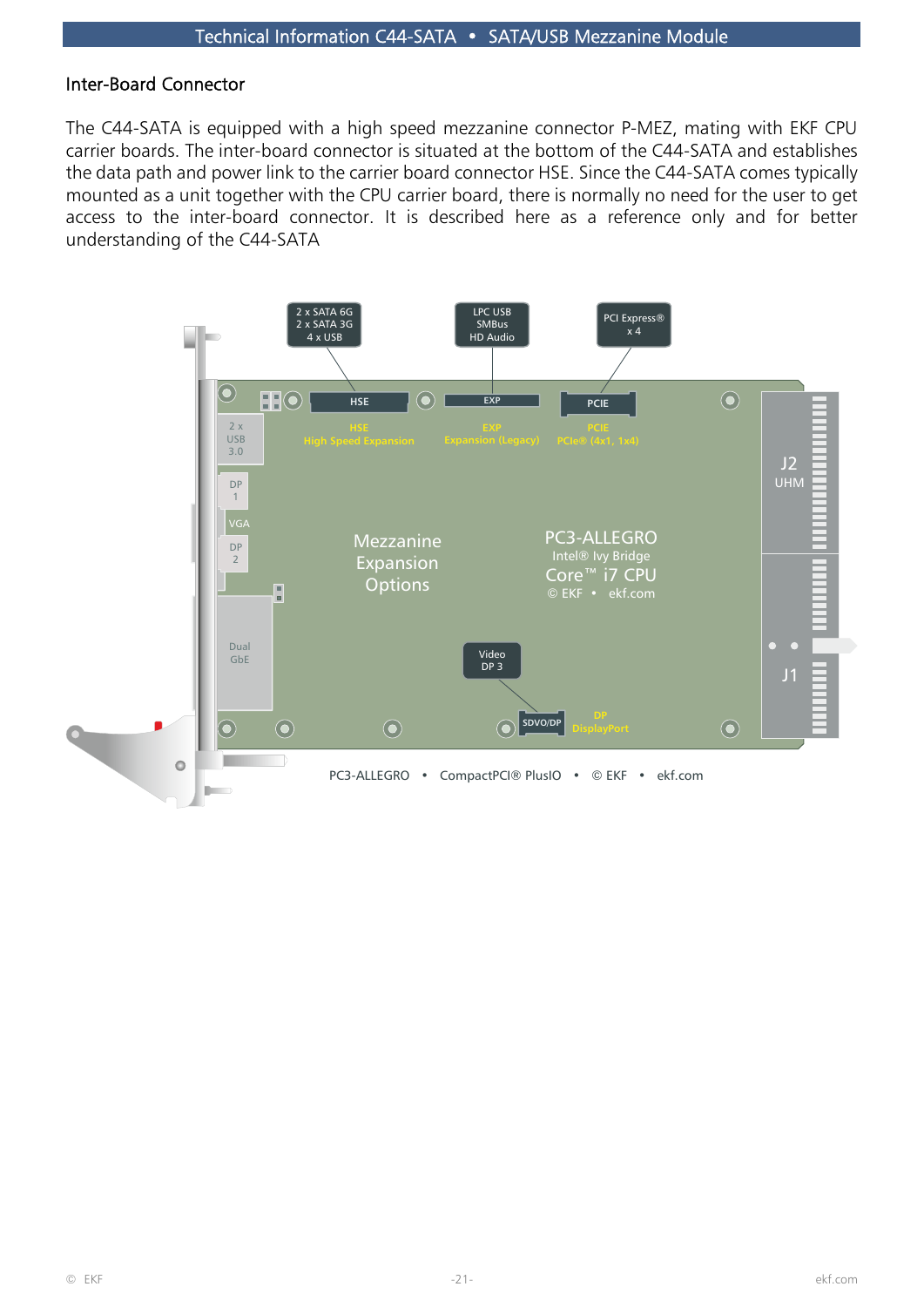## P-MEZ

The connector P-MEZ is a 10mm nominal height shielded male pin header. Its counterpart on the CPU carrier board is a 8mm height receptacle (J-HSE), for a nominal headroom of 18.72mm between the two boards (which is equivalent to 4HP=20.32mm board to board CL).

| P-MEZ • SATA & USB Mezzanine Interface<br>1.00mm Pitch Male Connector 10mm Height (275.90.10.068.51) |              |     |                |                |  |
|------------------------------------------------------------------------------------------------------|--------------|-----|----------------|----------------|--|
|                                                                                                      | GND          | b1  | a1             | GND            |  |
|                                                                                                      | SATA3_TXP 4) | b2  | a2             | SATA1_TXP 3)   |  |
|                                                                                                      | SATA3 TXN 4) | b3  | a3             | SATA1 TXN 3)   |  |
|                                                                                                      | GND          | b4  | a4             | $\mathsf{GND}$ |  |
| $b1$ a1<br>s10<br>s1                                                                                 | SATA3_RXN 4) | b5  | a <sub>5</sub> | SATA1_RXN 3)   |  |
|                                                                                                      | SATA3_RXP 4) | b6  | a6             | SATA1_RXP 3)   |  |
|                                                                                                      | GND          | b7  | a7             | <b>GND</b>     |  |
|                                                                                                      | SATA4 TXP    | b8  | a8             | SATA2 TXP 4)   |  |
|                                                                                                      | SATA4 TXN    | b9  | a9             | SATA2 TXN 4)   |  |
| ekf.com                                                                                              | GND          | b10 | a10            | GND            |  |
|                                                                                                      | SATA4 RXN    | b11 | a11            | SATA2 RXN 4)   |  |
| 1.00mm Pitch High Speed Male Connector<br>275.90.10.068.51<br>EKF<br>$\odot$                         | SATA4_RXP    | b12 | a12            | SATA2_RXP 4)   |  |
|                                                                                                      | GND          | b13 | a13            | GND            |  |
|                                                                                                      | USB3 P       | b14 | a14            | USB1 P         |  |
|                                                                                                      | USB3_N       | b15 | a15            | USB1_N         |  |
|                                                                                                      | GND          | b16 | a16            | GND            |  |
|                                                                                                      | USB4 P       | b17 | a17            | USB2 P         |  |
|                                                                                                      | USB4 N       | b18 | a18            | USB2 N         |  |
| s18<br>s9                                                                                            | GND          | b19 | a19            | GND            |  |
| b25 a25                                                                                              | USB3 OC#     | b20 | a20            | USB1 OC#       |  |
|                                                                                                      | USB4 OC#     | b21 | a21            | USB2_OC#       |  |
|                                                                                                      | $+5VS$ 2)    | b22 | a22            | $+3.3V5$ 1)    |  |
|                                                                                                      | $+5VS$ 2)    | b23 | a23            | $+3.3VS$ 1)    |  |
|                                                                                                      | $+5VA$       | b24 | a24            | $+3.3VA$       |  |
|                                                                                                      | <b>RSVD</b>  | b25 | a25            | $+12VA$        |  |

- 1) 2) Switched voltages from carrier board, according to CPU sleep state S0
- 3) This SATA channel has been derived from ICH/PCH southbridge
- 4) These SATA channels are derived from the additional secondary PCIe SATA controller, RAID 0/1/10 capable

Notes:

- All  $s#$  connector pins (shield) are tied to GND
- All TX/RX designations with respect to SATA controller (TX controller = RX drive, RX controller = TX drive)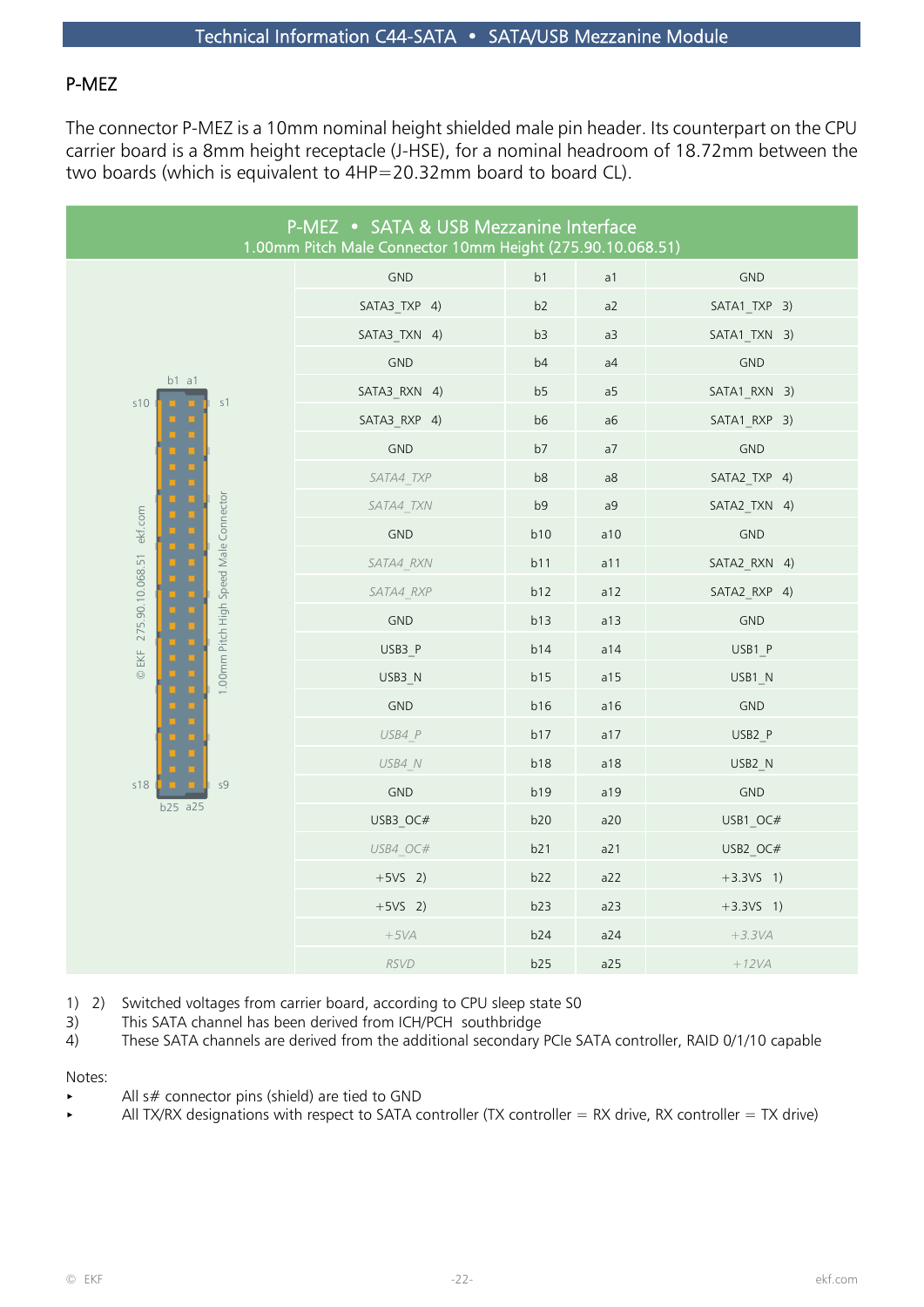

C44-SATA Bottom View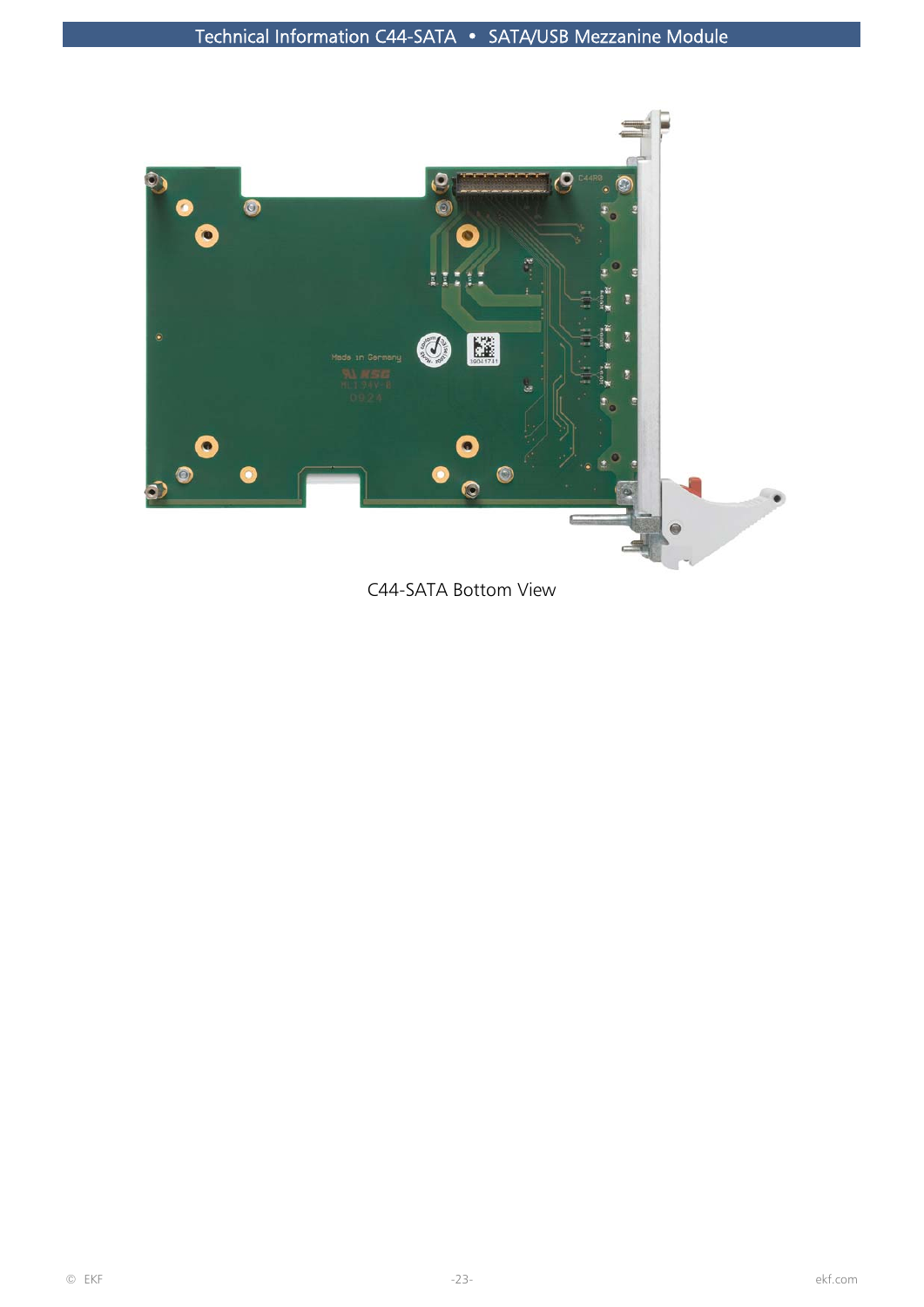#### **Schematics**

Complete circuit diagrams for this product are available for customers on request. Signing of a nondisclosure agreement would be needed. Please contact sales@ekf.de for details.

EKF reserves the right to refuse distribution of confidential information material for any reason that EKF may consider substantial.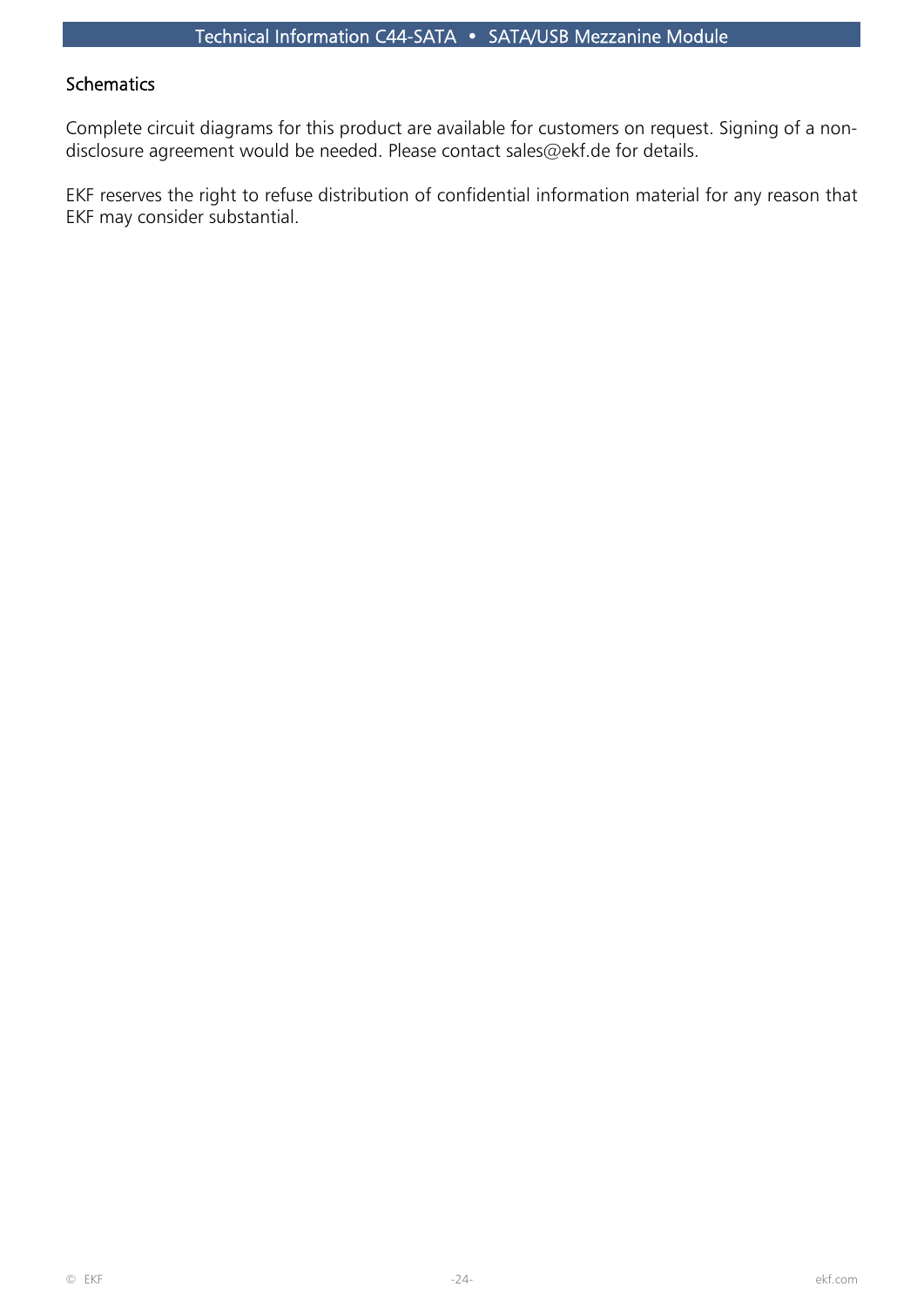

C44-SATA on PC3-ALLEGRO CPU Carrier Card